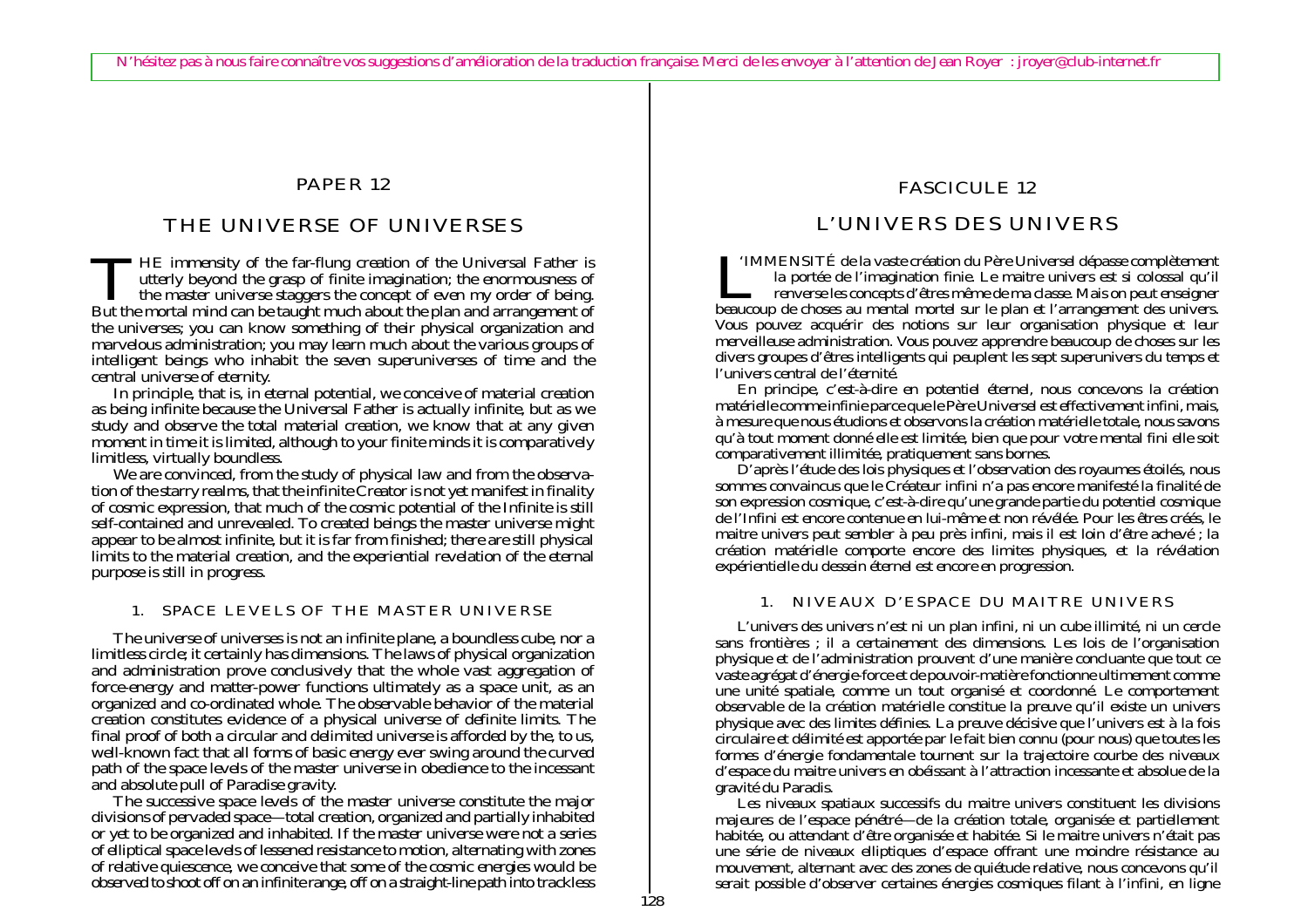space; but we never find force, energy, or matter thus behaving; ever they whirl, always swinging onward in the tracks of the great space circuits.

Proceeding outward from Paradise through the horizontal extension of pervaded space, the master universe is existent in six concentric ellipses, the space levels encircling the central Isle:

- 1. The Central Universe—Havona.
- 2. The Seven Superuniverses.
- 3. The First Outer Space Level.
- 4. The Second Outer Space Level.
- 5. The Third Outer Space Level.
- 6. The Fourth and Outermost Space Level.

*Havona,* the central universe, is not a time creation; it is an eternal existence. This never-beginning, never-ending universe consists of one billion spheres of sublime perfection and is surrounded by the enormous dark gravity bodies. At the center of Havona is the stationary and absolutely stabilized Isle of Paradise, surrounded by its twenty-one satellites. Owing to the enormous encircling masses of the dark gravity bodies about the fringe of the central universe, the mass content of this central creation is far in excess of the total known mass of all seven sectors of the grand universe.

*The Paradise-Havona System,* the eternal universe encircling the eternal Isle, constitutes the perfect and eternal nucleus of the master universe; all seven of the superuniverses and all regions of outer space revolve in established orbits around the gigantic central aggregation of the Paradise satellites and the Havona spheres.

*The Seven Superuniverses* are not primary physical organizations; nowhere do their boundaries divide a nebular family, neither do they cross a local universe, a prime creative unit. Each superuniverse is simply a geographic space clustering of approximately one seventh of the organized and partially inhabited post-Havona creation, and each is about equal in the number of local universes embraced and in the space encompassed. *Nebadon,* your local universe, is one of the newer creations in *Orvonton,* the seventh superuniverse.

*The Grand Universe* is the present organized and inhabited creation. It consists of the seven superuniverses, with an aggregate evolutionary potential of around seven trillion inhabited planets, not to mention the eternal spheres of the central creation. But this tentative estimate takes no account of architectural administrative spheres, neither does it include the outlying groups of unorganized universes. The present ragged edge of the grand universe, its uneven and unfinished periphery, together with the tremendously unsettled condition of the whole astronomical plot, suggests to our star students that even the seven superuniverses are, as yet, uncompleted. As we move from within, from the divine center outward in any one direction, we do, eventually, come to the outer limits of the organized and inhabited creation; we come to the outer limits of the grand universe. And it is near this outer border, in a far-off corner of such a magnificent creation, that your local universe has its eventful existence.

*The Outer Space Levels.* Far out in space, at an enormous distance from the seven inhabited superuniverses, there are assembling vast and unbelievably droite dans l'espace vierge. Mais nous ne trouvons jamais de force, d'énergie ou de matière qui se comporte ainsi ; toujours elles tournent en avançant sur les trajectoires des grands circuits de l'espace.

Partant du Paradis vers l'extérieur à travers l'extension horizontale de l'espace pénétré, le maitre univers existe en six ellipses concentriques, les niveaux d'espace entourant l'Ile centrale :

- 1. L'Univers Central—Havona.
- 2. Les Sept Superunivers.
- 3. Le Premier Niveau d'Espace Extérieur.
- 4. Le Second Niveau d'Espace Extérieur.
- 5. Le Troisième Niveau d'Espace Extérieur.
- 6. Le Quatrième et Dernier Niveau d'Espace Extérieur.

*Havona*, l'univers central, n'est pas une création du temps ; c'est une existence éternelle. Cet univers sans commencement ni fin consiste en un milliard de sphères d'une perfection sublime, et il est entouré par les énormes corps de gravité obscurs. Au centre de Havona se trouve l'Ile du Paradis, stationnaire et absolument stabilisée, entourée de ses vingt-et-un satellites. En raison des énormes masses des corps de gravité obscurs qui circulent à la lisière de l'univers central, le contenu massique de cet univers central dépasse considérablement le total des masses connues de l'ensemble des sept secteurs du grand univers.

*Le Système Paradis-Havona*, l'éternel univers encerclant l'Ile éternelle, constitue le noyau parfait et éternel du maitre univers. L'ensemble des sept superunivers et toutes les régions de l'espace extérieur tournent sur des orbites établies autour du gigantesque agrégat central des satellites du Paradis et des sphères de Havona.

*Les Sept Superunivers* ne sont pas des organisations physiques primaires ; nulle part leurs frontières ne divisent une famille nébulaire ou ne traversent un univers local, une unité créative primordiale. Chaque superunivers est simplement, dans un espace géographique, un amas comprenant approximativement un septième de la création posthavonienne organisée et partiellement habitée. Ils sont à peu près équivalents quant au nombre des univers locaux qu'ils contiennent et à l'espace qu'ils embrassent. *Nébadon*, votre univers local, est l'une des plus récentes créations d*'Orvonton*, le septième superunivers.

*Le Grand Univers* est la création présentement organisée et habitée. Il se compose des sept superunivers avec un potentiel évolutionnaire cumulé d'environ sept billions de planètes habitées, sans faire état des sphères éternelles de la création centrale. Mais cette estimation à titre d'essai ne fait pas entrer en ligne de compte les sphères architecturales administratives, et n'inclut pas non plus les groupes extérieurs d'univers inorganisés. L'arête présentement déchiquetée du grand univers, sa périphérie inégale et inachevée conjuguée avec l'état prodigieusement agité de tout le terrain astronomique, suggère à nos observateurs d'étoiles que même les sept superunivers ne sont toujours pas achevés. Lorsque nous partons de l'intérieur, en allant du centre divin vers l'extérieur dans n'importe quelle direction, nous finissons par arriver aux limites extérieures de la création organisée et habitée ; nous arrivons aux limites extérieures du grand univers. Et c'est près de cette frontière extérieure, dans un coin éloigné de cette magnifique création, que votre univers local poursuit son existence mouvementée.

*Les Niveaux d'Espace Extérieur.* Au loin dans l'espace, à une distance énorme des sept superunivers habités, il se rassemble des circuits de force et des énergies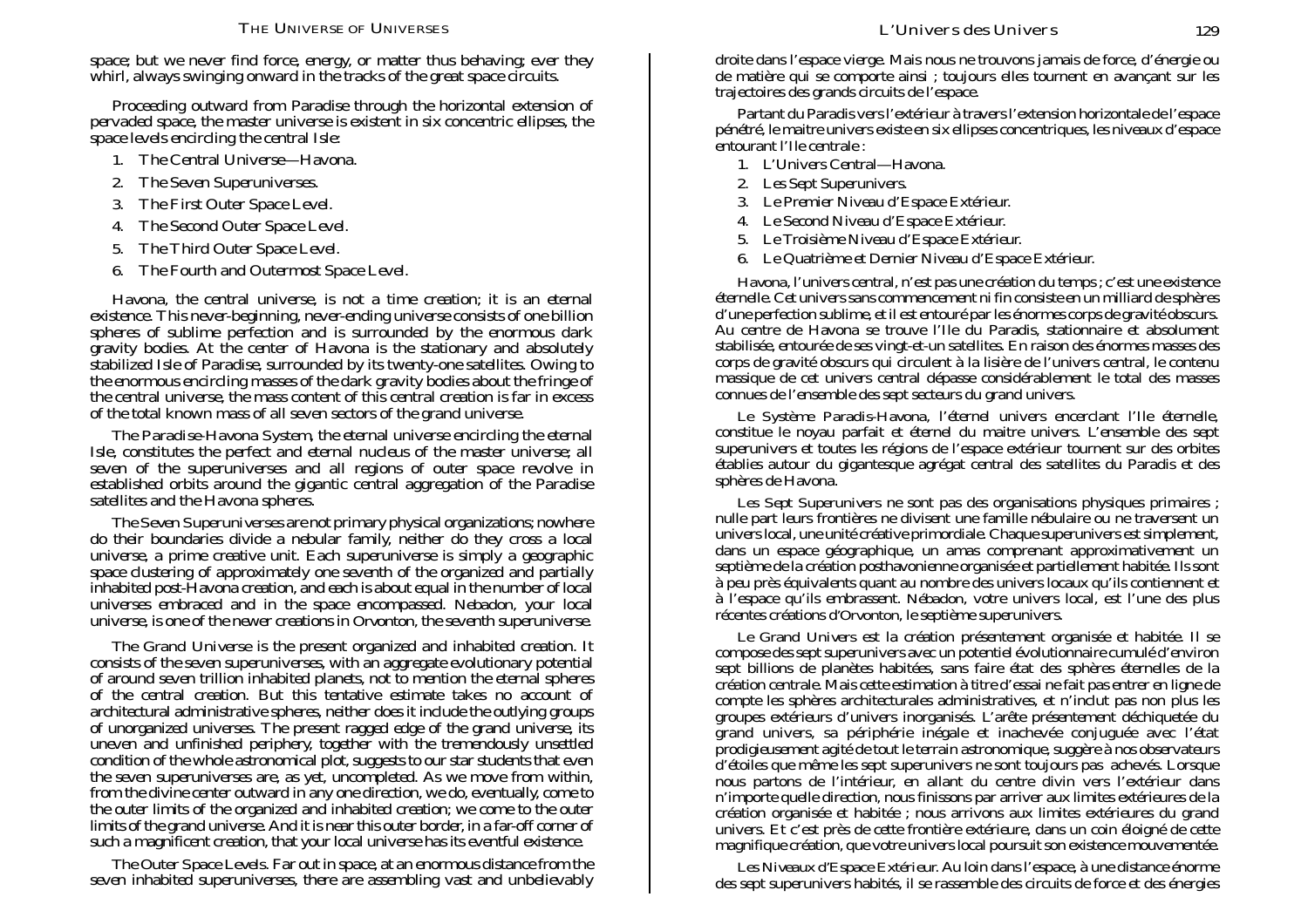stupendous circuits of force and materializing energies. Between the energy circuits of the seven superuniverses and this gigantic outer belt of force activity, there is a space zone of comparative quiet, which varies in width but averages about four hundred thousand light-years. These space zones are free from star dust—cosmic fog. Our students of these phenomena are in doubt as to the exact status of the space-forces existing in this zone of relative quiet which encircles the seven superuniverses. But about one-half million light-years beyond the periphery of the present grand universe we observe the beginnings of a zone of an unbelievable energy action which increases in volume and intensity for over twenty-five million light-years. These tremendous wheels of energizing forces are situated in the first outer space level, a continuous belt of cosmic activity encircling the whole of the known, organized, and inhabited creation.

Still greater activities are taking place beyond these regions, for the Uversa physicists have detected early evidence of force manifestations more than fifty million light-years beyond the outermost ranges of the phenomena in the first outer space level. These activities undoubtedly presage the organization of the material creations of the second outer space level of the master universe.

The central universe is the creation of eternity; the seven superuniverses are the creations of time; the four outer space levels are undoubtedly destined to eventuate-evolve the ultimacy of creation. And there are those who maintain that the Infinite can never attain full expression short of infinity; and therefore do they postulate an additional and unrevealed creation beyond the fourth and outermost space level, a possible ever-expanding, never-ending universe of infinity. In theory we do not know how to limit either the infinity of the Creator or the potential infinity of creation, but as it exists and is administered, we regard the master universe as having limitations, as being definitely delimited and bounded on its outer margins by open space.

## 2. THE DOMAINS OF THE UNQUALIFIED ABSOLUTE

When Urantia astronomers peer through their increasingly powerful telescopes into the mysterious stretches of outer space and there behold the amazing evolution of almost countless physical universes, they should realize that they are gazing upon the mighty outworking of the unsearchable plans of the Architects of the Master Universe. True, we do possess evidences which are suggestive of the presence of certain Paradise personality influences here and there throughout the vast energy manifestations now characteristic of these outer regions, but from the larger viewpoint the space regions extending beyond the outer borders of the seven superuniverses are generally recognized as constituting the domains of the Unqualified Absolute.

Although the unaided human eye can see only two or three nebulae outside the borders of the superuniverse of Orvonton, your telescopes literally reveal millions upon millions of these physical universes in process of formation. Most of the starry realms visually exposed to the search of your present-day telescopes are in Orvonton, but with photographic technique the larger telescopes penetrate far beyond the borders of the grand universe into the domains of outer space, where untold universes are in process of organization. And there are yet other millions of universes beyond the range of your present instruments.

In the not-distant future, new telescopes will reveal to the wondering gaze of Urantian astronomers no less than 375 million new galaxies in the remote en cours de matérialisation d'une incroyable et prodigieuse immensité. Entre les circuits d'énergie des sept superunivers et cette gigantesque ceinture extérieure de forces en activité, il y a une zone d'espace comparativement calme dont la largeur varie, mais représente en moyenne quatre-cent-mille années-lumière. Ces zones d'espace sont libres de poussière stellaire—de brouillard cosmique. Ceux de nous qui étudient ces phénomènes sont dans le doute au sujet du statut des forces d'espace existant dans cette zone de calme relatif entourant les sept superunivers. Mais, à environ un demi-million d'années-lumière au delà de la périphérie du présent grand univers, nous observons les débuts d'une zone d'activité énergétique incroyable dont le volume et l'intensité croissent sur une distance de plus de vingtcinq-millions d'années-lumière. Ces formidables roues de forces énergétiques sont situées dans le premier niveau d'espace extérieur, une ceinture continue d'activité cosmique entourant la totalité de la création connue, organisée et habitée.

Des activités encore plus grandes ont lieu au delà de ces régions, car les physiciens d'Uversa ont détecté des signes avant-coureurs de manifestations de force à plus de cinquante-millions d'années-lumière au delà de la région la plus extérieure des phénomènes du premier niveau d'espace extérieur. Ces activités présagent indubitablement l'organisation des créations matérielles du second niveau d'espace extérieur du maitre univers.

L'univers central est la création de l'éternité ; les sept superunivers sont la création du temps ; les quatre niveaux d'espace extérieur sont indubitablement destinés à élaborer l'extériorisation de l'ultimité de la création. Certains penseurs maintiennent que l'Infini ne pourra jamais atteindre sa pleine expression en deçà de l'infinité. Ils postulent donc une création additionnelle et non révélée au delà du quatrième et extrême niveau de l'espace extérieur, la possibilité d'un univers d'infinité, toujours croissant et ne finissant jamais. En théorie, nous ne savons comment limiter l'infinité du Créateur ni l'infinité potentielle de la création, mais nous considérons le maitre univers, tel qu'il existe et qu'il est administré comme ayant des limitations, comme étant nettement délimité et borné à ses lisières extérieures par l'espace ouvert.

#### 2. LES DOMAINES DE L'ABSOLU NON QUALIFIÉ

Lorsque les astronomes d'Urantia scrutent avec leurs télescopes de plus en plus puissants les étendues mystérieuses de l'espace extérieur et qu'ils y voient l'étonnante évolution d'univers physiques à peu près innombrables, ils devraient réaliser qu'ils aperçoivent la grandiose exécution des plans insondables des Architectes du Maitre Univers. Il est vrai que nous possédons des preuves suggérant l'influence de la présence de certaines personnalités paradisiaques ça et là dans les immenses manifestations d'énergie qui caractérisent actuellement ces régions extérieures ; toutefois, d'un point de vue plus large, les régions d'espace qui s'étendent au delà des frontières extérieures des sept superunivers sont généralement reconnues comme constituant le domaine de l'Absolu Non Qualifié.

Bien que l'oeil humain sans aide ne puisse voir que deux ou trois nébuleuses en dehors des frontières du superunivers d'Orvonton, vos télescopes vous révèlent littéralement des millions et des millions de ces univers physiques en cours de formation. La plupart des royaumes étoilés exposés aujourd'hui à la recherche visuelle de vos télescopes se trouvent dans Orvonton, mais, avec la technique photographique, vos plus puissants télescopes pénètrent bien au delà des frontières du grand univers, dans les domaines de l'espace extérieur où d'innombrables univers sont en voie d'organisation. Et il y a encore d'autres millions d'univers hors de portée des instruments que vous possédez maintenant.

Dans un avenir peu éloigné, de nouveaux télescopes révèleront, aux regards émerveillés des astronomes d' Urantia, au moins 375 millions de nouvelles galaxies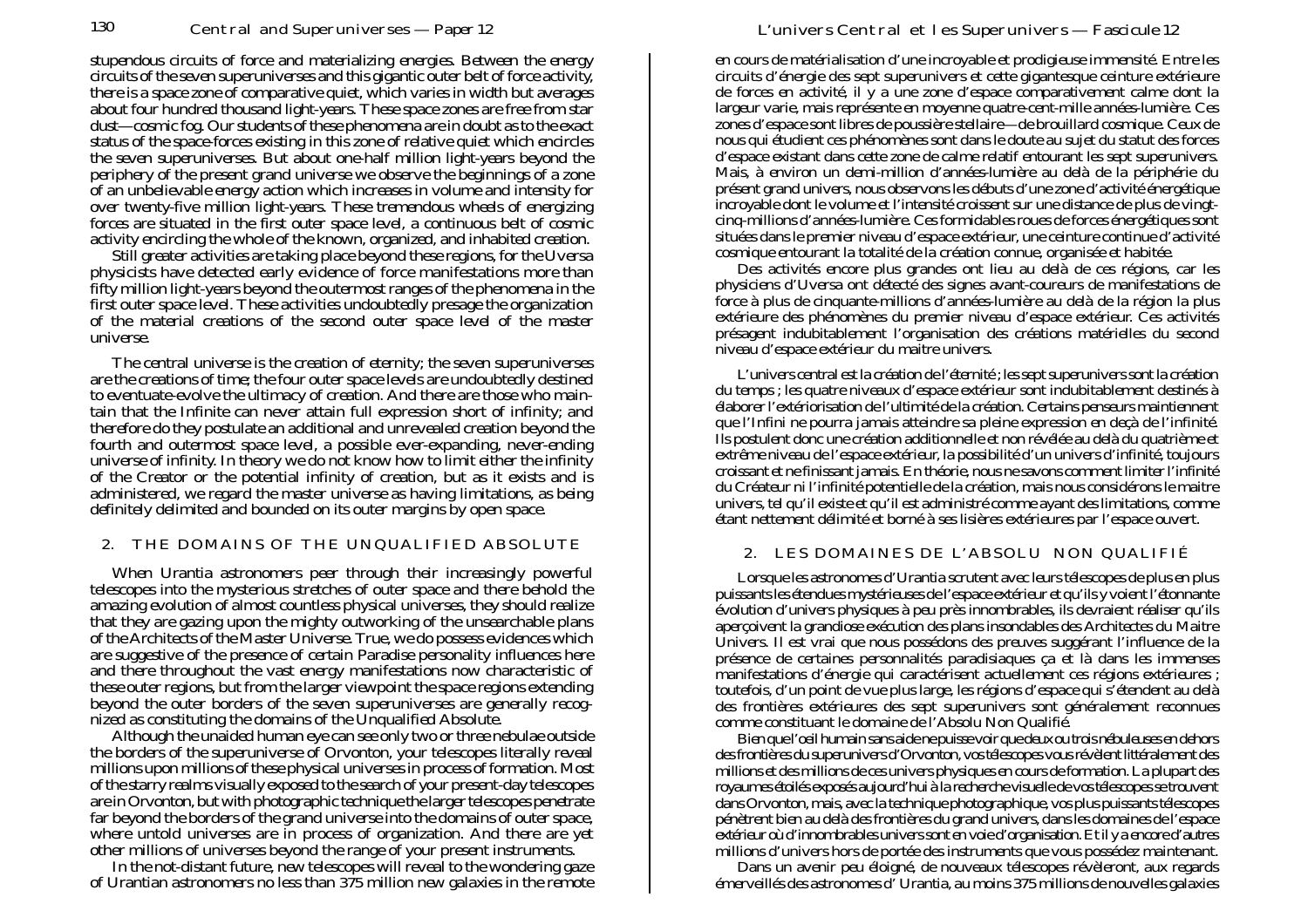stretches of outer space. At the same time these more powerful telescopes will disclose that many island universes formerly believed to be in outer space are really a part of the galactic system of Orvonton. The seven superuniverses are still growing; the periphery of each is gradually expanding; new nebulae are constantly being stabilized and organized; and some of the nebulae which Urantian astronomers regard as extragalactic are actually on the fringe of Orvonton and are traveling along with us.

The Uversa star students observe that the grand universe is surrounded by the ancestors of a series of starry and planetary clusters which completely encircle the present inhabited creation as concentric rings of outer universes upon universes. The physicists of Uversa calculate that the energy and matter of these outer and uncharted regions already equal many times the total material mass and energy charge embraced in all seven superuniverses. We are informed that the metamorphosis of cosmic force in these outer space levels is a function of the Paradise force organizers. We also know that these forces are ancestral to those physical energies which at present activate the grand universe. The Orvonton power directors, however, have nothing to do with these far-distant realms, neither are the energy movements therein discernibly connected with the power circuits of the organized and inhabited creations.

We know very little of the significance of these tremendous phenomena of outer space. A greater creation of the future is in process of formation. We can observe its immensity, we can discern its extent and sense its majestic dimensions, but otherwise we know little more about these realms than do the astronomers of Urantia. As far as we know, no material beings on the order of humans, no angels or other spirit creatures, exist in this outer ring of nebulae, suns, and planets. This distant domain is beyond the jurisdiction and administration of the superuniverse governments.

Throughout Orvonton it is believed that a new type of creation is in process, an order of universes destined to become the scene of the future activities of the assembling Corps of the Finality; and if our conjectures are correct, then the endless future may hold for all of you the same enthralling spectacles that the endless past has held for your seniors and predecessors.

## 3. UNIVERSAL GRAVITY

All forms of force-energy—material, mindal, or spiritual—are alike subject to those grasps, those universal presences, which we call gravity. Personality also is responsive to gravity—to the Father's exclusive circuit; but though this circuit is exclusive to the Father, he is not excluded from the other circuits; the Universal Father is infinite and acts over *all* four absolute-gravity circuits in the master universe:

- 1. The Personality Gravity of the Universal Father.
- 2. The Spirit Gravity of the Eternal Son.
- 3. The Mind Gravity of the Conjoint Actor.
- <sup>4</sup>. The Cosmic Gravity of the Isle of Paradise.

These four circuits are not related to the nether Paradise force center; they are neither force, energy, nor power circuits. They are absolute *presence* circuits and like God are independent of time and space.

#### L'Univers des Univers 131

dans les lointaines étendues de l'espace extérieur. En même temps, ces télescopes plus puissants découvriront que beaucoup d'univers iles que l'on situait précédemment dans l'espace extérieur font en réalité partie du système galactique d'Orvonton. Les sept superunivers sont encore en train de croitre ; la périphérie de chacun subit une expansion graduelle ; de nouvelles nébuleuses sont constamment stabilisées et organisées ; et quelques-unes des nébuleuses que les astronomes d'Urantia considèrent comme extragalactiques se trouvent en réalité aux lisières d'Orvonton et poursuivent leur voyage avec nous.

Les habitants d'Uversa qui étudient les étoiles observent que le grand univers est entouré par les ancêtres d'une série d'amas d'étoiles et de planètes qui encerclent complètement la création actuellement habitée comme des anneaux concentriques d'univers extérieurs innombrables. Les physiciens d'Uversa calculent que l'énergie et la matière de ces régions extérieures inexplorées sont déjà bien des fois supérieures au total de la masse matérielle et des charges d'énergie contenues dans l'ensemble des sept superunivers. Nous sommes informés que la métamorphose de la force cosmique dans ces niveaux d'espace extérieur est une fonction des organisateurs de force du Paradis. Nous savons également que ces forces sont ancestrales aux énergies physiques qui animent présentement le grand univers. Les directeurs de pouvoir d'Orvonton n'ont toutefois rien à faire avec ces lointains royaumes, et les mouvements d'énergie interne ne sont pas non plus reliés de façon décelable aux circuits de pouvoir des créations organisées et habitées.

Nous savons très peu de chose sur ce que signifient ces formidables phénomènes de l'espace extérieur. Une plus grande création future est en cours de formation. Nous pouvons observer son immensité, discerner son étendue et avoir le sentiment de ses dimensions majestueuses, mais autrement nous n'en savons pas beaucoup plus sur ces royaumes que les astronomes d'Urantia. À notre connaissance, il n'existe, dans cette ceinture extérieure de nébuleuses, de soleils et de planètes, ni êtres matériels de l'ordre des humains, ni anges ou autres créatures spirituelles. Ce domaine distant est en dehors de la juridiction et de l'administration des gouvernements des superunivers.

Dans tout Orvonton, on croit qu'un nouveau type de création est en gestation, un ordre d'univers destiné à devenir la scène des activités futures du Corps de la Finalité qui s'assemble. Et, si nos hypothèses sont correctes, alors l'avenir illimité peut tenir en réserve pour vous tous les mêmes spectacles captivants que le passé illimité pour vos anciens et vos prédécesseurs.

# 3. LA GRAVITÉ UNIVERSELLE

Toutes les formes d'énergie-force—matérielles, mentales ou spirituelles— sont également sujettes aux emprises, aux présences universelles que nous appelons gravité. La personnalité répond aussi à la gravité—au circuit exclusif du Père ; mais, bien que ce circuit soit uniquement réservé au Père, il n'est pas exclu des autres circuits. Le Père Universel est infini et agit sur *tous* les quatre circuits de gravité absolue dans le maitre univers :

- 1. La Gravité de Personnalité du Père Universel.
- 2. La Gravité d'Esprit du Fils Éternel.
- 3. La Gravité Mentale de l'Acteur Conjoint.
- 4. La Gravité Cosmique de l'Ile du Paradis.

Ces quatre circuits ne sont pas reliés au centre de force du Bas Paradis ; ce ne sont pas des circuits de force, ni d'énergie, ni de pouvoir. Ce sont des circuits absolus de *présence*, et à l'instar de Dieu ils sont indépendants du temps et de l'espace.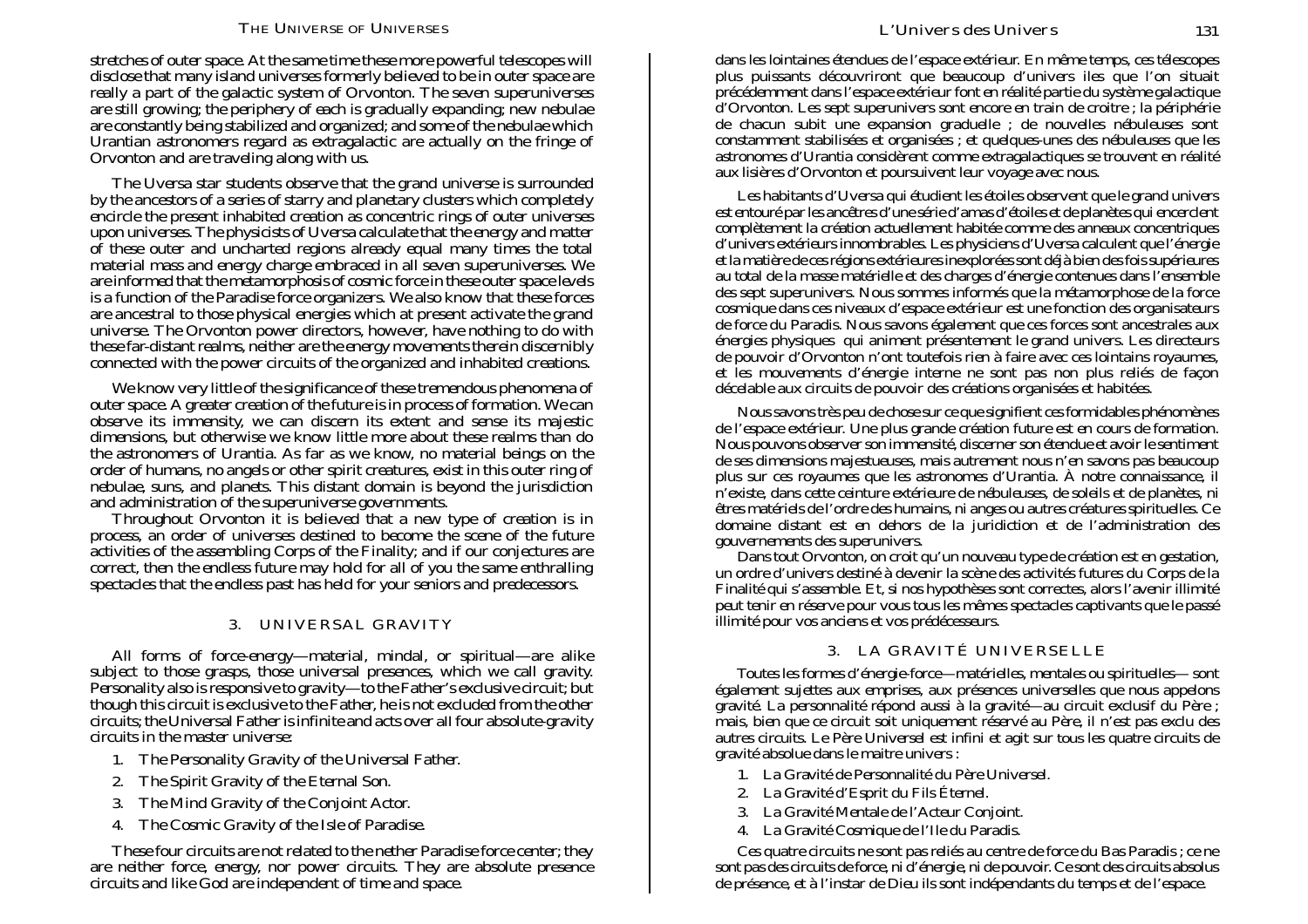In this connection it is interesting to record certain observations made on Uversa during recent millenniums by the corps of gravity researchers. This expert group of workers has arrived at the following conclusions regarding the different gravity systems of the master universe:

1. *Physical Gravity.* Having formulated an estimate of the summation of the entire physical-gravity capacity of the grand universe, they have laboriously effected a comparison of this finding with the estimated total of absolute gravity presence now operative. These calculations indicate that the total gravity action on the grand universe is a very small part of the estimated gravity pull of Paradise, computed on the basis of the gravity response of basic physical units of universe matter. These investigators reach the amazing conclusion that the central universe and the surrounding seven superuniverses are at the present time making use of only about five per cent of the active functioning of the Paradise absolutegravity grasp. In other words: At the present moment about ninety-five per cent of the active cosmic-gravity action of the Isle of Paradise, computed on this totality theory, is engaged in controlling material systems beyond the borders of the present organized universes. These calculations all refer to absolute gravity; linear gravity is an interactive phenomenon which can be computed only by knowing the actual Paradise gravity.

2. *Spiritual Gravity.* By the same technique of comparative estimation and calculation these researchers have explored the present reaction capacity of spirit gravity and, with the co-operation of Solitary Messengers and other spirit personalities, have arrived at the summation of the active spirit gravity of the Second Source and Center. And it is most instructive to note that they find about the same value for the actual and functional presence of spirit gravity in the grand universe that they postulate for the present total of active spirit gravity. In other words: At the present time practically the entire spirit gravity of the Eternal Son, computed on this theory of totality, is observable as functioning in the grand universe. If these findings are dependable, we may conclude that the universes now evolving in outer space are at the present time wholly nonspiritual. And if this is true, it would satisfactorily explain why spirit-endowed beings are in possession of little or no information about these vast energy manifestations aside from knowing the fact of their physical existence.

3. *Mind Gravity.* By these same principles of comparative computation these experts have attacked the problem of mind-gravity presence and response. The mind unit of estimation was arrived at by averaging three material and three spiritual types of mentality, although the type of mind found in the power directors and their associates proved to be a disturbing factor in the effort to arrive at a basic unit for mind-gravity estimation. There was little to impede the estimation of the present capacity of the Third Source and Center for mindgravity function in accordance with this theory of totality. Although the findings in this instance are not so conclusive as in the estimates of physical and spirit gravity, they are, comparatively considered, very instructive, even intriguing. These investigators deduce that about eighty-five per cent of the mind-gravity response to the intellectual drawing of the Conjoint Actor takes origin in the existing grand universe. This would suggest the possibility that mind activities are involved in connection with the observable physical activities now in progress throughout the realms of outer space. While this estimate is probably far from accurate, it accords, in principle, with our belief that intelligent force organizers

# <sup>132</sup> Central and Superuniverses — *Paper <sup>12</sup>* L'univers Central et les Superunivers — *Fascicule <sup>12</sup>*

Sous ce rapport, il est intéressant de noter certaines observations faites sur Uversa durant de récents millénaires par le corps des chercheurs s'occupant de la gravité. Ce groupe expert de travailleurs est arrivé aux conclusions suivantes concernant les différents systèmes de gravité du maitre univers :

1. *Gravité Physique*. Ayant estimé la capacité de gravité physique du grand univers et ayant formulé une estimation de son total, ils ont laborieusement effectué une comparaison de leur résultat avec le total estimé de la présence de gravité absolue opérant maintenant. Ces calculs indiquent que l'action totale de la gravité dans le grand univers ne représente qu'une très faible fraction de l'attraction de gravité du Paradis calculée sur la base de la réaction de gravité des unités physiques de la matière universelle. Ces investigateurs aboutissent à la conclusion étonnante que l'univers central et les sept superunivers qui l'entourent n'emploient présentement que cinq pour cent du fonctionnement actif de l'emprise de gravité absolue du Paradis. En d'autres termes : à l'heure actuelle, environ quatre-vingt-quinze pour cent de l'action active de gravité cosmique du Paradis, évaluée d'après cette théorie de totalité, est occupée à contrôler des systèmes matériels situés au delà des frontières des univers présentement organisés. Ces calculs se réfèrent tous à la gravité absolue ; la gravité linéaire est un phénomène d'interaction calculable seulement en connaissant la gravité effective du Paradis.

2. *Gravité Spirituelle*. Par la même technique d'estimation comparative et de calcul, ces chercheurs ont exploré la capacité présente de réaction à la gravité d'esprit. Avec la collaboration de Messagers Solitaires et d'autres personnalités spirituelles, ils sont parvenus à faire le total de la gravité spirituelle active de la Source-Centre Seconde. Et il est fort instructif de noter qu'ils trouvent à peu près la même valeur pour la présence effective et fonctionnelle de la gravité d'esprit dans le grand univers que pour la valeur supposée qu'ils avaient admise pour le total de la gravité active d'esprit. En d'autres termes : à l'heure actuelle, pratiquement toute la gravité du Fils Éternel, calculée d'après cette théorie de la totalité, est observable en fonctionnement dans le grand univers. Si ces résultats sont dignes de confiance, nous pouvons en conclure que les univers évoluant dans l'espace extérieur sont à l'heure actuelle entièrement non spirituels. Et s'il en est ainsi, cela explique d'une façon satisfaisante pourquoi les êtres doués d'esprit possèdent si peu ou pas du tout de renseignements sur ces vastes manifestations d'énergie, à part la connaissance du fait de leur existence physique.

<sup>3</sup>. *Gravité Mentale*. À l'aide des mêmes principes de calcul comparatif, ces experts ont attaqué le problème de la présence de la gravité mentale et de la réponse à celle-ci. Ils obtinrent l'unité mentale d'estimation en faisant la moyenne de trois types matériels et de trois types spirituels de mentalités, bien que le type mental rencontré chez les directeurs de pouvoir et leurs associés se soit révélé comme un facteur de trouble dans l'effort pour parvenir à une unité fondamentale permettant d'estimer la gravité mentale. Il n'y avait guère d'obstacles pour estimer la capacité fonctionnelle de gravité mentale de la Source-Centre Troisième à l'heure actuelle d'après cette théorie de la totalité. Bien que dans cet exemple les résultats ne soient pas aussi décisifs que pour les estimations de gravité physique et spirituelle, ils sont comparativement très instructifs et même curieux. Ces investigateurs en ont déduit qu'environ quatre-vingt-cinq pour cent de la réponse de gravité mentale à l'attraction intellectuelle de l'Acteur Conjoint prend son origine dans le grand univers tel qu'il existe. Cela suggère la possibilité que des activités mentales soient impliquées en connexion avec les activités physiques observables en cours de progrès dans tous les royaumes de l'espace extérieur. Bien que cette estimation soit probablement loin d'être exacte, elle s'accorde en principe avec notre croyance que des organisateurs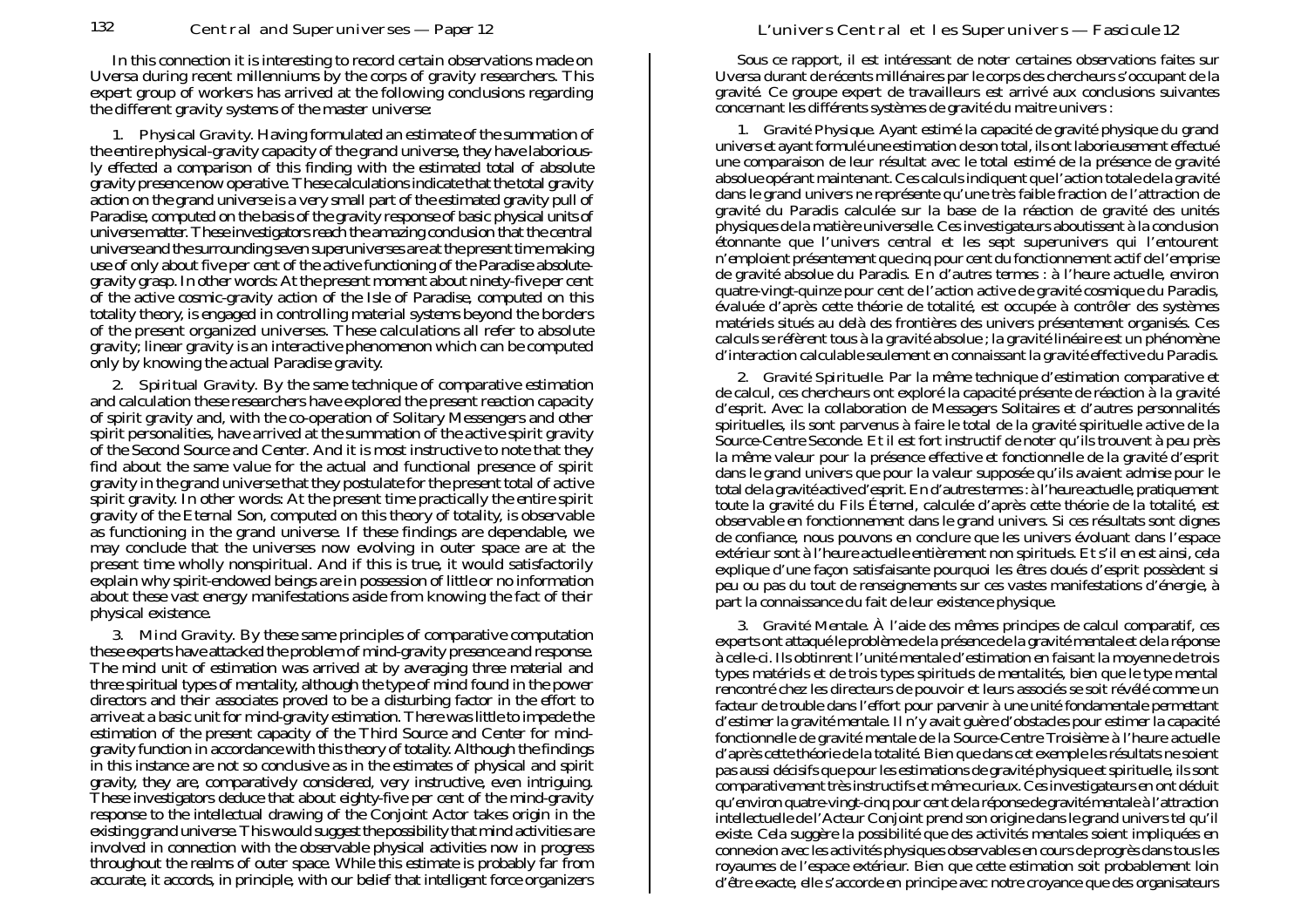are at present directing universe evolution in the space levels beyond the present outer limits of the grand universe. Whatever the nature of this postulated intelligence, it is apparently not spirit-gravity responsive.

But all these computations are at best estimates based on assumed laws. We think they are fairly reliable. Even if a few spirit beings were located in outer space, their collective presence would not markedly influence calculations involving such enormous measurements.

*Personality Gravity* is noncomputable. We recognize the circuit, but we cannot measure either qualitative or quantitative realities responsive thereto.

#### 4. SPACE AND MOTION

All units of cosmic energy are in primary revolution, are engaged in the execution of their mission, while swinging around the universal orbit. The universes of space and their component systems and worlds are all revolving spheres, moving along the endless circuits of the master universe space levels. Absolutely nothing is stationary in all the master universe except the very center of Havona, the eternal Isle of Paradise, the center of gravity.

The Unqualified Absolute is functionally limited to space, but we are not so sure about the relation of this Absolute to motion. Is motion inherent therein? We do not know. We know that motion is not inherent in space; even the motions *of* space are not innate. But we are not so sure about the relation of the Unqualified to motion. Who, or what, is really responsible for the gigantic activities of force-energy transmutations now in progress out beyond the borders of the present seven superuniverses? Concerning the origin of motion we have the following opinions:

1. We think the Conjoint Actor initiates motion *in* space.

2. If the Conjoint Actor produces the motions *of*space, we cannot prove it.

3. The Universal Absolute does not originate initial motion but does equalize and control all of the tensions originated by motion.

In outer space the force organizers are apparently responsible for the production of the gigantic universe wheels which are now in process of stellar evolution, but their ability so to function must have been made possible by some modification of the space presence of the Unqualified Absolute.

Space is, from the human viewpoint, nothing—negative; it exists only as related to something positive and nonspatial. Space is, however, real. It contains and conditions motion. It even moves. Space motions may be roughly classified as follows:

1. Primary motion—space respiration, the motion of space itself.

2. Secondary motion—the alternate directional swings of the successive space levels.

3. Relative motions—relative in the sense that they are not evaluated with Paradise as a base point. Primary and secondary motions are absolute, motion in relation to unmoving Paradise.

<sup>4</sup>. Compensatory or correlating movement designed to co-ordinate all other motions.

#### L'Univers des Univers 133

de force intelligents dirigent présentement l'évolution dans les niveaux d'espace extérieurs aux limites présentes du grand univers. Quelle que soit la nature de cette intelligence hypothétique, elle ne paraît pas sensible à la gravité d'esprit.

Toutes ces computations sont au mieux des estimations basées sur des lois présumées. Nous pensons qu'elles sont assez fiables. Même si quelques êtres spirituels se trouvaient dans l'espace extérieur, leur présence collective n'influencerait pas notablement les calculs impliquant des mesures aussi colossales.

*La Gravité de Personnalit*é n'est pas calculable. Nous en reconnaissons le circuit, mais nous ne pouvons mesurer aucune réalité qualitative ou quantitative qui y réponde.

## 4. ESPACE ET MOUVEMENT

Toutes les unités d'énergie cosmique sont en rotation primaire, engagées dans l'exécution de leur mission tandis qu'elles tournent autour de l'orbite universelle. Les univers de l'espace ainsi que les systèmes et mondes qui les composent sont tous des sphères tournantes se déplaçant le long des circuits sans fin des niveaux d'espace du maitre univers. Il n'y a absolument rien de stationnaire dans le maitre univers excepté le centre même de Havona, l'éternelle Ile du Paradis, le centre de gravité.

L'Absolu Non Qualifié est fonctionnellement limité à l'espace, mais nous n'avons pas la même certitude sur la relation de cet Absolu avec le mouvement. Le mouvement lui est-il inhérent ? Nous ne le savons pas. Nous savons que le mouvement n'est pas inhérent à l'espace ; même les mouvements *de* l'espace ne sont pas innés. Mais nous ne sommes pas aussi certains des rapports du Non Qualifié avec le mouvement. Quelle personne ou quelle chose est réellement responsable des gigantesques activités transmutatrices d'énergie-force qui se déploient maintenant au delà des frontières des présents sept superunivers ? Sur l'origine du mouvement, nous avons les opinions suivantes :

1. Nous croyons que l'Acteur Conjoint institue le mouvement *dans* l'espace.

2. Si c'est l'Acteur Conjoint qui produit les mouvements *de* l'espace, nous ne pouvons pas le prouver.

3. L'Absolu Universel ne donne pas naissance au mouvement initial, mais il égalise et contrôle toutes les tensions dues au mouvement.

Dans l'espace extérieur, les organisateurs de force sont apparemment responsables de la production des gigantesques roues d'univers qui sont présentement en cours d'évolution stellaire, mais leur aptitude à fonctionner ainsi doit avoir été rendue possible par quelque modification de la présence spatiale de l'Absolu Non Qualifié.

Du point de vue humain, l'espace est néant—négatif ; il n'existe que par rapport à quelque chose de positif et de non spatial. Toutefois, l'espace est réel. Il contient et conditionne le mouvement. Il se meut même. On peut classifier les mouvements d'espace à peu près comme suit :

1. Le mouvement primaire—la respiration de l'espace, le mouvement de l'espace lui-même.

2. Le mouvement secondaire—les rotations en sens alternés des niveaux d'espace successifs.

3. Les mouvements relatifs—relatifs en ce sens qu'ils ne sont pas évalués en prenant le Paradis comme point de base. Les mouvements primaire et secondaire sont absolus, ils sont le mouvement par rapport au Paradis immobile.

4. Le mouvement compensateur ou corrélatif destiné à coordonner tous les autres mouvements.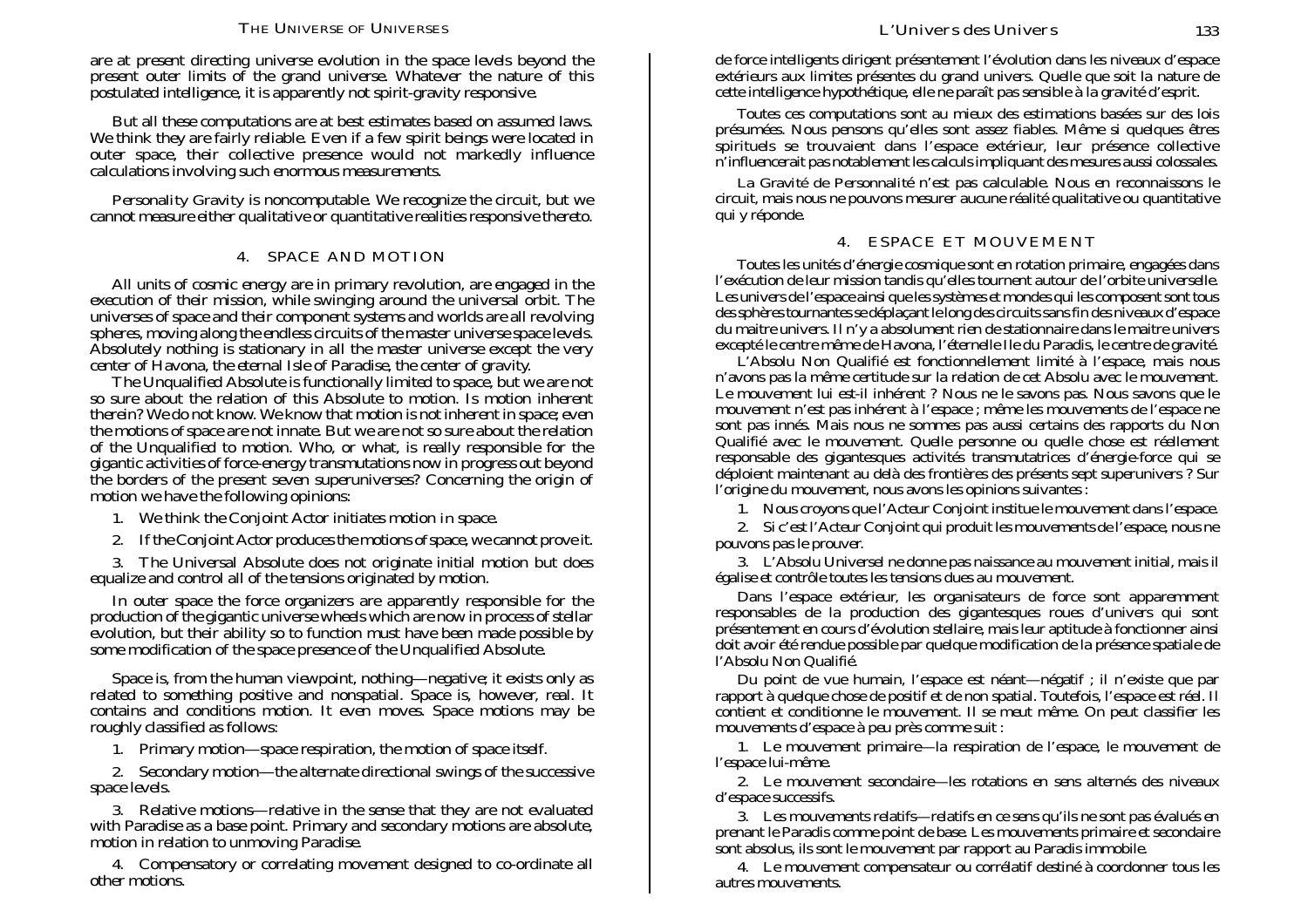The present relationship of your sun and its associated planets, while disclosing many relative and absolute motions in space, tends to convey the impression to astronomic observers that you are comparatively stationary in space, and that the surrounding starry clusters and streams are engaged in outward flight at ever-increasing velocities as your calculations proceed outward in space. But such is not the case. You fail to recognize the present outward and uniform expansion of the physical creations of all pervaded space. Your own local creation (Nebadon) participates in this movement of universal outward expansion. The entire seven superuniverses participate in the two-billion-year cycles of space respiration along with the outer regions of the master universe.

When the universes expand and contract, the material masses in pervaded space alternately move against and with the pull of Paradise gravity. The work that is done in moving the material energy mass of creation is *space* work but not *power-energy* work.

Although your spectroscopic estimations of astronomic velocities are fairly reliable when applied to the starry realms belonging to your superuniverse and its associate superuniverses, such reckonings with reference to the realms of outer space are wholly unreliable. Spectral lines are displaced from the normal towards the violet by an approaching star; likewise these lines are displaced towards the red by a receding star. Many influences interpose to make it appear that the recessional velocity of the external universes increases at the rate of more than one hundred miles a second for every million lightyears increase in distance. By this method of reckoning, subsequent to the perfection of more powerful telescopes, it will appear that these far-distant systems are in flight from this part of the universe at the unbelievable rate of more than thirty thousand miles a second. But this apparent speed of recession is not real; it results from numerous factors of error embracing angles of observation and other time-space distortions.

But the greatest of all such distortions arises because the vast universes of outer space in the realms next to the domains of the seven superuniverses seem to be revolving in a direction opposite to that of the grand universe. That is, these myriads of nebulae and their accompanying suns and spheres are at the present time revolving clockwise about the central creation. The seven superuniverses revolve about Paradise in a counterclockwise direction. It appears that the second outer universe of galaxies, like the seven superuniverses, revolves counterclockwise about Paradise. And the astronomic observers of Uversa think they detect evidence of revolutionary movements in a third outer belt of far-distant space which are beginning to exhibit directional tendencies of a clockwise nature.

It is probable that these alternate directions of successive space processions of the universes have something to do with the intramaster universe gravity technique of the Universal Absolute, which consists of a co-ordination of forces and an equalization of space tensions. Motion as well as space is a complement or equilibrant of gravity.

#### 5. SPACE AND TIME

Like space, time is a bestowal of Paradise, but not in the same sense, only indirectly. Time comes by virtue of motion and because mind is inherently aware of sequentiality. From a practical viewpoint, motion is essential to time, but there is no universal time unit based on motion except in so far as the Paradise-Havona

# <sup>134</sup> Central and Superuniverses — *Paper <sup>12</sup>* L'univers Central et les Superunivers — *Fascicule <sup>12</sup>*

Tout en révélant beaucoup de mouvements relatifs et absolus dans l'espace, les rapports actuels de votre soleil et de ses planètes associées tendent à produire sur vos astronomes observateurs l'impression que vous êtes comparativement stationnaires dans l'espace, et que les amas et courants d'étoiles qui vous entourent sont lancés dans une fuite vers l'extérieur à des vitesses toujours croissantes à mesure que vos calculs atteignent des espaces plus éloignés. Mais tel n'est pas le cas. Vous omettez de reconnaître que les créations physiques de tout l'espace pénétré sont présentement en expansion uniforme vers l'extérieur. Votre propre création locale (Nébadon) participe à ce mouvement d'expansion universelle. La totalité des sept superunivers participe aux cycles de deux milliards d'années de respiration de l'espace, ainsi que les régions extérieures du maitre univers.

Lorsque les univers se dilatent et se contractent, les masses matérielles de l'espace pénétré se déplacent alternativement avec ou contre l'attraction de la gravité du Paradis. Le travail effectué en déplaçant la masse d'énergie matérielle de la création est du travail d*'espace* et non du travail d*'énergie-pouvoir*.

Bien que vos estimations spectroscopiques des vitesses astronomiques soient assez fiables lorsqu'elles s'appliquent aux royaumes stellaires appartenant à votre superunivers et aux superunivers associés, vos calculs ne sont pas du tout fiables lorsqu'ils se réfèrent aux domaines de l'espace extérieur. Les lignes du spectre s'écartent de la normale vers le violet pour une étoile qui s'approche et vers le rouge pour une étoile qui s'éloigne. De nombreuses influences s'interposent pour faire apparaître que la vitesse de récession des univers extérieurs augmente à raison de plus de cent-soixante kilomètres par seconde pour chaque million d'années-lumière s'ajoutant à sa distance. Cette méthode de calcul subséquente au perfectionnement de télescopes plus puissants fera apparaître ces systèmes stellaires lointains comme fuyant votre secteur de l'univers à la vitesse incroyable de plus de cinquante-mille kilomètres à la seconde. Mais cette vitesse apparente de récession n'est pas réelle ; elle résulte de nombreux facteurs erronés incluant des angles d'observation et d'autres distorsions de l'espace-temps.

Mais la plus importante de ces distorsions provient de ce que les vastes univers de l'espace extérieur situés dans les royaumes avoisinant les domaines des sept superunivers paraissent effectuer leur rotation en sens inverse de celle du grand univers. Autrement dit, ces myriades de nébuleuses et les soleils et sphères qui les accompagnent tournent présentement autour de la création centrale dans le sens des aiguilles d'une montre. Or les sept superunivers tournent en sens inverse autour du Paradis. Il semble que le second univers extérieur de galaxies, tout comme les sept superunivers, tourne en sens inverse des aiguilles d'une montre autour du Paradis. Les astronomes observateurs d'Uversa croient découvrir la preuve que des mouvements rotatifs s'effectuent dans une troisième ceinture d'espace immensément lointaine, et que ces mouvements commencent à manifester des tendances à s'orienter dans le sens des aiguilles d'une montre.

Il est probable que ces sens alternatifs des processions spatiales successives des univers ont certains rapports avec la technique de gravité universelle employée par l'Absolu Universel à l'intérieur du maitre univers, technique qui consiste à coordonner des forces et à égaliser des tensions spatiales. Le mouvement aussi bien que l'espace est un complément ou un équilibrant de la gravité.

## 5. ESPACE ET TEMPS

Comme l'espace, le temps est un don du Paradis, mais pas dans le même sens ; il est seulement donné indirectement. Le temps arrive en vertu du mouvement et parce que le mental est par inhérence conscient des séquences. Du point de vue pratique, le mouvement est essentiel pour le temps, mais il n'y a pas d'unité de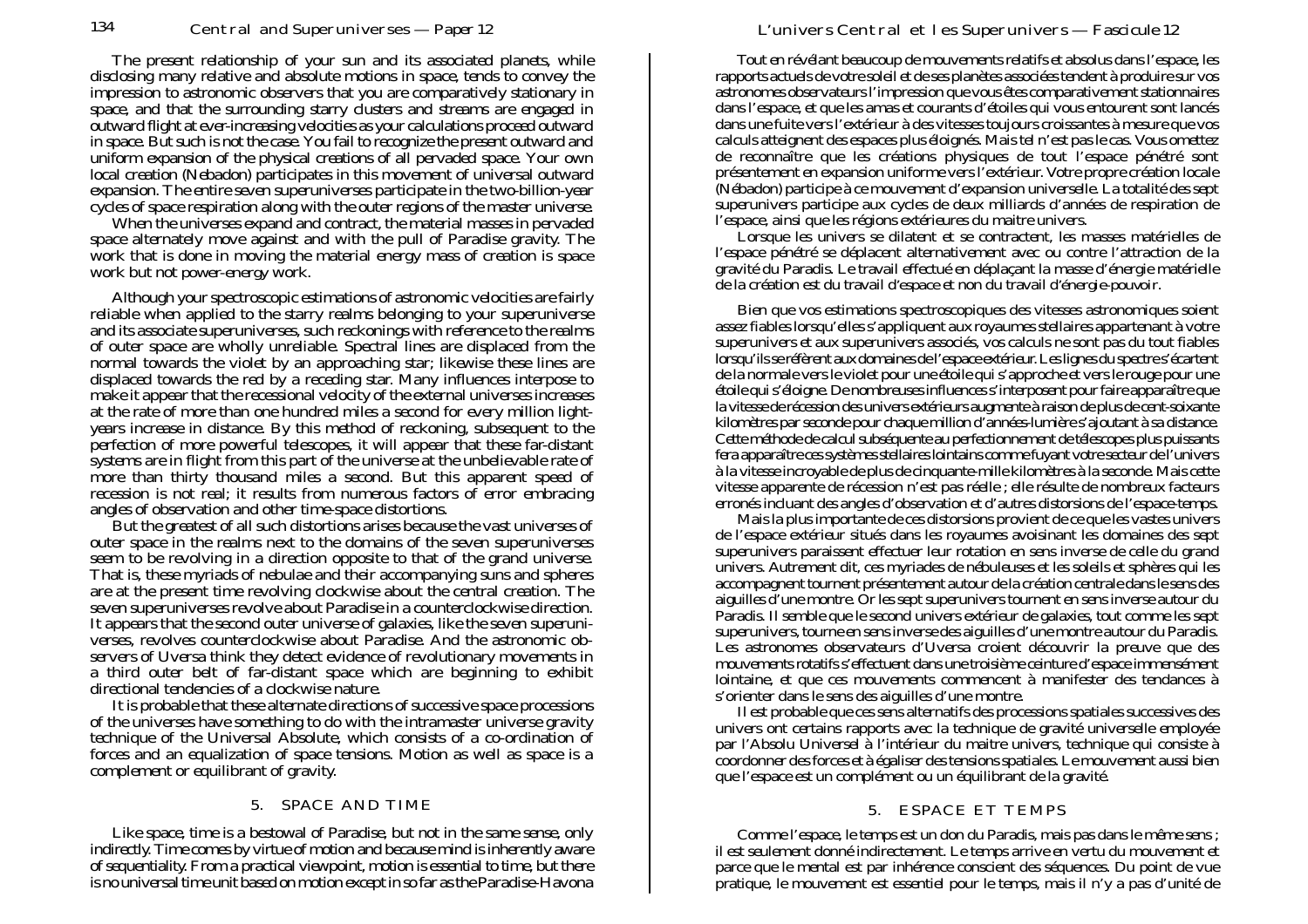standard day is arbitrarily so recognized. The totality of space respiration destroys its local value as a time source.

Space is not infinite, even though it takes origin from Paradise; not absolute, for it is pervaded by the Unqualified Absolute. We do not know the absolute limits of space, but we do know that the absolute of time is eternity.

Time and space are inseparable only in the time-space creations, the seven superuniverses. Nontemporal space (space without time) theoretically exists, but the only truly nontemporal place is Paradise *area.* Nonspatial time (time without space) exists in mind of the Paradise level of function.

The relatively motionless midspace zones impinging on Paradise and separating pervaded from unpervaded space are the transition zones from time to eternity, hence the necessity of Paradise pilgrims becoming unconscious during this transit when it is to culminate in Paradise citizenship. Timeconscious *visitors* can go to Paradise without thus sleeping, but they remain creatures of time.

Relationships to time do not exist without motion in space, but consciousness of time does. Sequentiality can consciousize time even in the absence of motion. Man's mind is less time-bound than space-bound because of the inherent nature of mind. Even during the days of the earth life in the flesh, though man's mind is rigidly space-bound, the creative human imagination is comparatively time free. But time itself is not genetically a quality of mind.

There are three different levels of time cognizance:

1. Mind-perceived time—consciousness of sequence, motion, and a sense of duration.

2. Spirit-perceived time—insight into motion Godward and the awareness of the motion of ascent to levels of increasing divinity.

3. Personality *creates* a unique time sense out of insight into Reality plus a consciousness of presence and an awareness of duration.

Unspiritual animals know only the past and live in the present. Spirit- indwelt man has powers of prevision (insight); he may visualize the future. Only forward-looking and progressive attitudes are personally real. Static ethics and traditional morality are just slightly superanimal. Nor is stoicism a high order of self-realization. Ethics and morals become truly human when they are dynamic and progressive, alive with universe reality.

The human personality is not merely a concomitant of time-and-space events; the human personality can also act as the cosmic cause of such events.

#### 6. UNIVERSAL OVERCONTROL

The universe is nonstatic. Stability is not the result of inertia but rather the product of balanced energies, co-operative minds, co-ordinated morontias, spirit overcontrol, and personality unification. Stability is wholly and always proportional to divinity.

In the physical control of the master universe the Universal Father exercises priority and primacy through the Isle of Paradise; God is absolute in the spiritual administration of the cosmos in the person of the Eternal Son. Concerning the domains of mind, the Father and the Son function co-ordinately in the Conjoint Actor.

temps universelle basée sur le mouvement, sauf dans la mesure où le jour standard du Paradis-Havona est reconnu arbitrairement comme tel. Le fait que la respiration de l'espace soit totale détruit sa valeur locale comme source de temps.

L'espace n'est pas infini, bien qu'il tienne son origine du Paradis ; il n'est pas absolu, car il est pénétré par l'Absolu Non Qualifié. Nous ne connaissons pas les limites absolues de l'espace, mais nous savons bien que l'absolu du temps est l'éternité.

Le temps et l'espace ne sont inséparables que dans les créations de l'espace-temps, les sept superunivers. L'espace non temporel (espace sans temps) existe théoriquement, mais le seul emplacement vraiment non temporel est *l'aire* du Paradis. Le temps non spatial (temps sans espace) existe dans le mental au niveau fonctionnel du Paradis.

Les zones relativement immobiles d'espace médian qui jouxtent le Paradis et séparent l'espace pénétré de l'espace non pénétré sont les zones de transition entre le temps et l'éternité. Il est donc nécessaire que les pèlerins du Paradis deviennent inconscients pendant ce transit lorsqu'il doit culminer dans la citoyenneté du Paradis. Les *visiteurs* conscients du temps peuvent aller au Paradis sans dormir ainsi, mais ils restent des créatures du temps.

Les relations avec le temps ont besoin du mouvement dans l'espace pour exister, mais la conscience du temps n'en a pas besoin. Les séquences peuvent rendre conscient du temps, même en l'absence de mouvement. Le mental humain est moins lié au temps qu'à l'espace à cause de la nature inhérente au mental. Même pendant les jours de la vie terrestre dans la chair, bien que le mental humain soit rigidement lié à l'espace, l'imagination créatrice humaine est comparativement libre du temps. Mais le temps lui-même n'est pas génétiquement une qualité du mental.

Il y a trois niveaux différents de connaissance du temps :

1. Le temps perçu par le mental—la conscience de la séquence, le mouvement et un sens de durée.

2. Le temps perçu par l'esprit—la perception du mouvement vers Dieu et la conscience du mouvement ascensionnel vers des niveaux de divinité croissante.

3. La personnalité *crée* un sens unique du temps par sa pénétration de la Réalité, plus une conscience de présence et une perception de la durée.

Les animaux non spirituels ne connaissent que le passé et vivent dans le présent. Les hommes habités par l'esprit ont des pouvoirs de prévision (clairvoyance) ; il peuvent visualiser l'avenir. Seules les attitudes progressives et orientées en avant sont personnellement réelles. L'éthique statique et la moralité traditionnelle ne dépassent l'animalité que de très peu. Le stoïcisme n'est pas non plus une haute réalisation de soi. L'éthique et la morale deviennent vraiment humaines lorsqu'elles sont dynamiques et progressives, pleines de la réalité universelle.

La personnalité humaine n'est pas seulement un accompagnement des évènements dans le temps et l'espace ; la personnalité humaine peut aussi agir comme cause cosmique de ces évènements.

#### 6. SUPERCONTRÔLE UNIVERSEL

L'univers est non statique. La stabilité n'est pas le résultat de l'inertie, mais plutôt le produit d'énergies équilibrées, de coopérations mentales, de morontias coordonnées, de supercontrôle d'esprit et d'unification de personnalité. La stabilité est entièrement et toujours proportionnelle à la divinité.

Dans le contrôle physique du maitre univers, le Père Universel exerce sa priorité et sa primauté par l'entremise de l'Ile du Paradis. Dieu est absolu dans l'administrationspirituelle du cosmos par la personne du Fils Éternel. Dans les domaines du mental, le Père et le Fils opèrent en coordination avec l'Acteur Conjoint.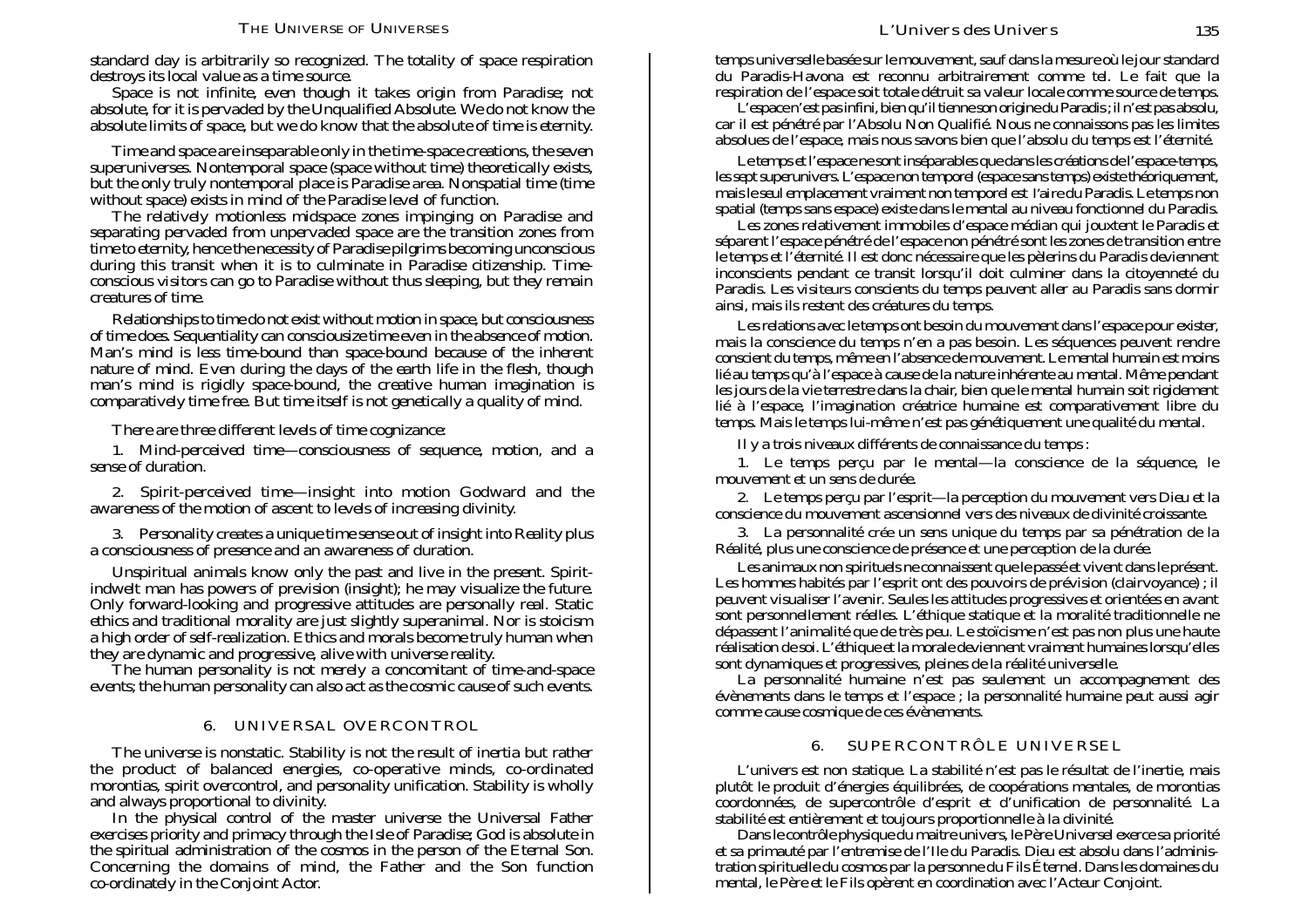The Third Source and Center assists in the maintenance of the equilibrium and co-ordination of the combined physical and spiritual energies and organizations by the absoluteness of his grasp of the cosmic mind and by the exercise of his inherent and universal physical- and spiritual-gravity complements. Whenever and wherever there occurs a liaison between the material and the spiritual, such a mind phenomenon is an act of the Infinite Spirit. Mind alone can interassociate the physical forces and energies of the material level with the spiritual powers and beings of the spirit level.

In all your contemplation of universal phenomena, make certain that you take into consideration the interrelation of physical, intellectual, and spiritual energies, and that due allowance is made for the unexpected phenomena attendant upon their unification by personality and for the unpredictable phenomena resulting from the actions and reactions of experiential Deity and the Absolutes.

The universe is highly predictable only in the quantitative or gravity-measurement sense; even the primal physical forces are not responsive to linear gravity, nor are the higher mind meanings and true spirit values of ultimate universe realities. Qualitatively, the universe is not highly predictable as regards new associations of forces, either physical, mindal, or spiritual, although many such combinations of energies or forces become partially predictable when subjected to critical observation. When matter, mind, and spirit are unified by creature personality, we are unable fully to predict the decisions of such a freewill being.

All phases of primordial force, nascent spirit, and other nonpersonal ultimates appear to react in accordance with certain relatively stable but unknown laws and are characterized by a latitude of performance and an elasticity of response which are often disconcerting when encountered in the phenomena of a circumscribed and isolated situation. What is the explanation of this unpredictable freedom of reaction disclosed by these emerging universe actualities? These unknown, unfathomable unpredictables—whether pertaining to the behavior of a primordial unit of force, the reaction of an unidentified level of mind, or the phenomenon of a vast preuniverse in the making in the domains of outer space —probably disclose the activities of the Ultimate and the presence-performances of the Absolutes, which antedate the function of all universe Creators.

We do not really know, but we surmise that such amazing versatility and such profound co-ordination signify the presence and performance of the Absolutes, and that such diversity of response in the face of apparently uniform causation discloses the reaction of the Absolutes, not only to the immediate and situational causation, but also to all other related causations throughout the entire master universe.

Individuals have their guardians of destiny; planets, systems, constellations, universes, and superuniverses each have their respective rulers who labor for the good of their domains. Havona and even the grand universe are watched over by those intrusted with such high responsibilities. But who fosters and cares for the fundamental needs of the master universe as a whole, from Paradise to the fourth and outermost space level? Existentially such overcare is probably attributable to the Paradise Trinity, but from an experiential viewpoint the appearance of the post-Havona universes is dependent on:

- 1. The Absolutes in potential.
- 2. The Ultimate in direction.

# <sup>136</sup> Central and Superuniverses — *Paper <sup>12</sup>* L'univers Central et les Superunivers — *Fascicule <sup>12</sup>*

La Source-Centre Troisième aide à maintenir l'équilibre et la coordination du système conjugué des énergies et des organisations physiques et spirituelles par le caractère absolu de son emprise sur le mental cosmique et par l'exercice de ses compléments inhérents de gravité universelle physique et spirituelle. Dans toutes les circonstances où une liaison s'établit entre le matériel et le spirituel, un tel phénomène mental est un acte de l'Esprit Infini. Seul le mental peut associer les forces et énergies physiques du niveau matériel avec les puissances et les êtres spirituels du niveau de l'esprit.

Chaque fois que vous contemplez des phénomènes universels, assurez-vous que vous prenez en considération l'interrelation des énergies physiques, intellectuelles et spirituelles. Faites bien la part des phénomènes inattendus accompagnant leur unification par la personnalité et celle des phénomènes imprévisibles résultant des actions et réactions de la Déité expérientielle et des Absolus.

L'univers n'est hautement prévisible que dans le sens quantitatif, ou de mesure de la gravité. Même les forces physiques primordiales ne répondent pas à la gravité linéaire, pas plus que n'y répondent les significations mentales supérieures et les vraies valeurs spirituelles des réalités ultimes de l'univers. Qualitativement, l'univers n'est pas hautement prévisible en ce qui concerne les nouvelles associations de forces, qu'elles soient physiques, mentales ou spirituelles ; toutefois, beaucoup de ces combinaisons d'énergies ou de forces deviennent partiellement prévisibles quand on les soumet à l'observation critique. Lorsque la matière, le mental et l'esprit sont unifiés par la personnalité d'une créature, nous sommes incapables de prédire complètement les décisions de cet être doué de libre arbitre.

Toutes les phases de force primordiale, d'esprit naissant et d'autres ultimités non personnelles paraissent réagir en obéissant à certaines lois relativement stables, mais inconnues. Ces phases sont caractérisées par une latitude d'accomplissement et une élasticité de réaction qui déconcertent fréquemment quand on les rencontre dans les phénomènes d'une situation circonscrite et isolée. Comment s'explique cette imprévisible liberté de réaction révélée par ces actualités d'univers émergentes ? Ces données imprévisibles, inconnues et insondables—soit qu'elles se rattachent au comportement d'une unité primordiale de force, la réaction d'un niveau mental non identifié, soit qu'il s'agisse des phénomènes d'un vaste préunivers en formation dans les domaines de l'espace extérieur—révèlent probablement les activités de l'Ultime et les accomplissements de la présence des Absolus, qui antidatent les fonctions de tous les Créateurs d'univers.

Sans le savoir réellement, nous soupçonnons qu'une aussi étonnante variété d'aptitudes et une coordination aussi profonde signifient que les Absolus sont présents et agissent. Nous conjecturons qu'une telle diversité de réactions en face d'une causalité apparemment uniforme révèle la réaction des Absolus non seulement à la causalité de l'immédiat propre à la situation, mais aussi à toutes les autres causalités qui lui sont reliées dans le maitre univers tout entier.

Les individus ont leurs anges gardiens de la destinée. Les planètes, systèmes, constellations, univers et superunivers ont chacun leurs chefs respectifs qui travaillent pour le bien de leurs domaines. Havona et même le grand univers sont surveillés par ceux à qui ces hautes responsabilités ont été confiées. Mais qui assure et surveille les besoins fondamentaux du maitre univers dans son ensemble, depuis le Paradis jusqu'au quatrième et dernier niveau d'espace extérieur ? Existentiellement, c'est probablement à la Trinité du Paradis qu'il faut attribuer ces soins, mais, si l'on se place au point de vue expérientiel, on voit que l'apparition des univers posthavoniens dépend:

- 1. Des Absolus quant au potentiel.
- 2. De l'Ultime quant à la direction.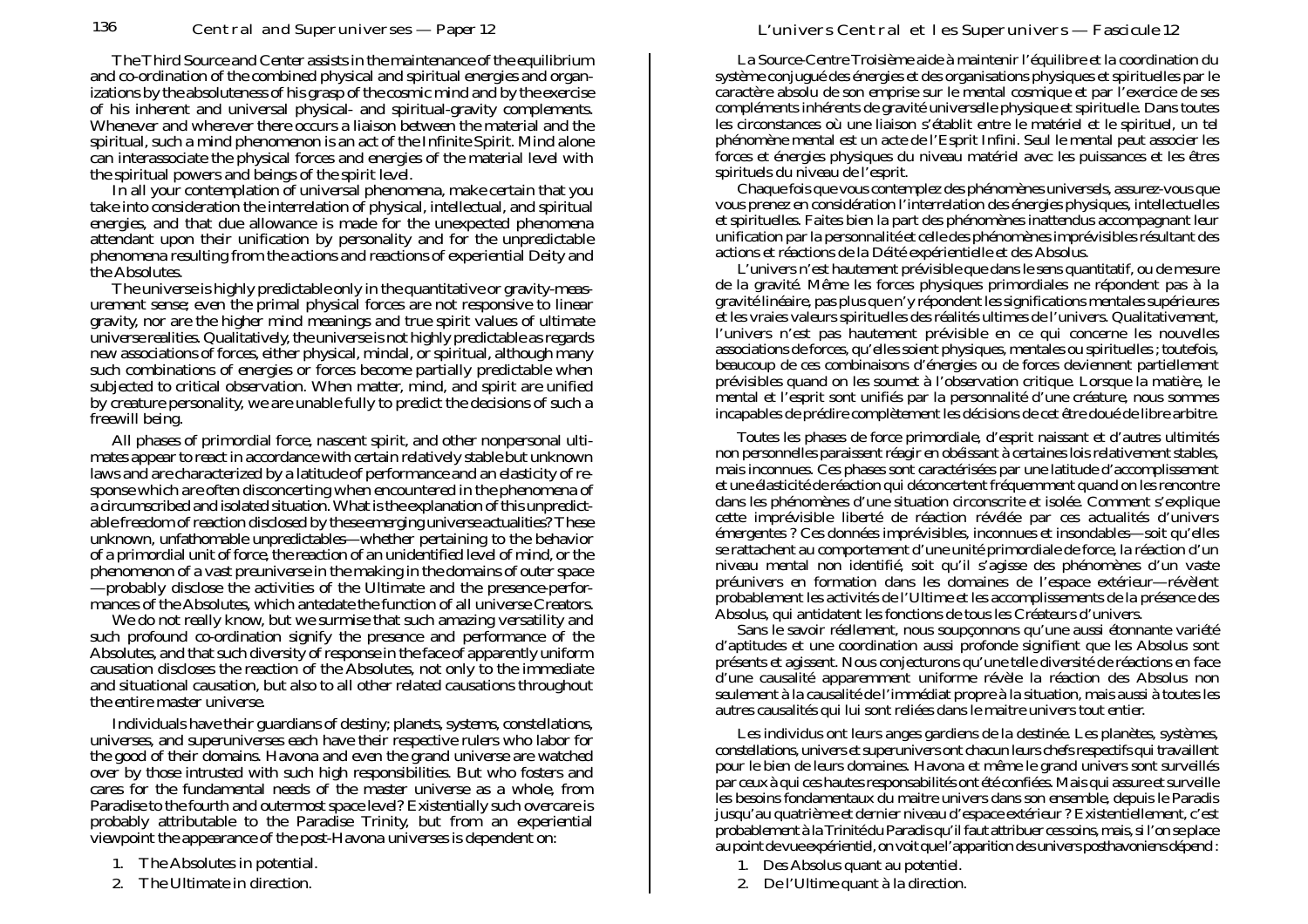3. The Supreme in evolutionary co-ordination.

4. The Architects of the Master Universe in administration prior to the appearance of specific rulers.

The Unqualified Absolute pervades all space. We are not altogether clear as to the exact status of the Deity and Universal Absolutes, but we know the latter functions wherever the Deity and Unqualified Absolutes function. The Deity Absolute may be universally present but hardly space present. The Ultimate is, or sometime will be, space present to the outer margins of the fourth space level. We doubt that the Ultimate will ever have a space presence beyond the periphery of the master universe, but within this limit the Ultimate is progressively integrating the creative organization of the potentials of the three Absolutes.

# 7. THE PART AND THE WHOLE

There is operative throughout all time and space and with regard to all reality of whatever nature an inexorable and impersonal law which is equivalent to the function of a cosmic providence. Mercy characterizes God's attitude of love for the individual; impartiality motivates God's attitude toward the total. The will of God does not necessarily prevail in the part—the heart of any one personality—but his will does actually rule the whole, the universe of universes.

In all his dealings with all his beings it is true that the laws of God are not inherently arbitrary. To you, with your limited vision and finite viewpoint, the acts of God must often appear to be dictatorial and arbitrary. The laws of God are merely the habits of God, his way of repeatedly doing things; and he ever does all things well. You observe that God does the same thing in the same way, repeatedly, simply because that is the best way to do that particular thing in a given circumstance; and the best way is the right way, and therefore does infinite wisdom always order it done in that precise and perfect manner. You should also remember that nature is not the exclusive act of Deity; other influences are present in those phenomena which man calls nature.

It is repugnant to the divine nature to suffer any sort of deterioration or ever to permit the execution of any purely personal act in an inferior way. It should be made clear, however, that, *if,* in the divinity of any situation, in the extremity of any circumstance, in any case where the course of supreme wisdom might indicate the demand for different conduct—if the demands of perfection might for any reason dictate another method of reaction, a better one, then and there would the all-wise God function in that better and more suitable way. That would be the expression of a higher law, not the reversal of a lower law.

God is not a habit-bound slave to the chronicity of the repetition of his own voluntary acts. There is no conflict among the laws of the Infinite; they are all perfections of the infallible nature; they are all the unquestioned acts expressive of faultless decisions. Law is the unchanging reaction of an infinite, perfect, and divine mind. The acts of God are all volitional notwithstanding this apparent sameness. In God there "is no variableness neither shadow of changing." But all this which can be truly said of the Universal Father cannot be said with equal certainty of all his subordinate intelligences or of his evolutionary creatures.

Because God is changeless, therefore can you depend, in all ordinary circumstances, on his doing the same thing in the same identical and ordinary way. God L'Univers des Univers 137

3. Du Suprême quant à la coordination évolutionnaire.

4. Des Architectes du Maitre Univers quant à l'administration antérieure à l'apparition de chefs spécifiques.

L'Absolu Non Qualifié pénètre tout l'espace. Nous ne discernons pas tout à fait clairement le statut exact de l'Absolu de Déité et de l'Absolu Universel, mais nous savons que ce dernier fonctionne dans toutes les circonstances où l'Absolu de Déité et l'Absolu Non Qualifié fonctionnent. L'Absolu de Déité est peut-être universellement présent, mais ne peut guère être présent dans l'espace. L'Ultime est présent dans l'espace, ou le sera ultérieurement, jusqu'aux bordures extérieures du quatrième niveau d'espace extérieur. Nous doutons que l'Ultime doive jamais être spatialement présent au delà de la périphérie du maitre univers, mais, à l'intérieur de cette limite, l'Ultime est en voie d'intégrer progressivement l'organisation créatrice des potentiels des trois Absolus.

## 7. LA PARTIE ET LE TOUT

Il existe une loi inexorable et impersonnelle qui opère dans la totalité du temps et de l'espace, et sur toute réalité de quelque nature qu'elle soit ; cette loi équivaut à la fonction d'une providence cosmique. La miséricorde caractérise l'attitude d'amour de Dieu envers les individus ; l'impartialité motive l'attitude de Dieu visà-vis de l'ensemble. La volonté de Dieu ne prévaut pas nécessairement dans la partie—dans le coeur d'une personnalité donnée—mais sa volonté gouverne effectivement le tout, l'univers des univers.

Dans tous les rapports de Dieu avec tous ses êtres, il est vrai que ses lois ne sont pas arbitraires par inhérence. Pour vous, avec votre vision limitée et votre point de vue fini, les actes de Dieu doivent souvent paraître dictatoriaux et arbitraires. Les lois de Dieu sont simplement les habitudes de Dieu, sa manière d'agir couramment ; et il fait toujours bien toutes choses. Vous remarquez que Dieu fait la même chose, de la même manière, de nombreuses fois, simplement parce que c'est la meilleure manière de faire cette chose particulière dans des circonstances données. Or, la meilleure manière est la manière juste, et c'est pourquoi la sagesse infinie ordonne toujours que la chose soit faite de cette manière précise et parfaite. Il faudrait aussi vous rappeler que la nature n'est pas l'acte exclusif de la Déité ; d'autres influences sont présentes dans les phénomènes que l'homme appelle nature.

La nature divine répugne à subir une détérioration quelconque ou à jamais permettre qu'un acte purement personnel soit exécuté de façon négligée. Précisons toutefois que*, si* dans la divinité d'une situation, dans des circonstances extrêmes, et dans des cas où le cours de la sagesse suprême indiquerait qu'une conduite différente s'impose, si, par suite d'une raison quelconque, les exigences de la perfection ordonnaient de réagir par une autre méthode , par une méthode meilleure, le Dieu infiniment sage opèrerait alors immédiatement de cette manière meilleure et plus appropriée. Ce serait l'expression d'une loi plus haute et non l'annulation d'une loi moins élevée.

Dieu n'est pas un esclave lié par l'habitude à la répétition chronique de ses propres actes volontaires. Il n'y a pas de conflit entre les lois de l'Infini. Elles sont toutes des perfections de la nature infaillible de Dieu, elles sont toutes des actes incontestés exprimant des décisions impeccables. La loi est la réaction invariante d'un mental infini, parfait et divin. Les actes de Dieu sont tous volitifs, bien qu'apparemment identiques. En Dieu " il n'y a ni variation ni ombre de changement ". Mais tout ce qui peut être dit véridiquement du Père Universel ne peut pas être affirmé avec la même certitude de toutes ses intelligences subordonnées ou ses créatures évolutionnaires.

Parce que Dieu est invariant, vous pouvez donc vous fier à ce que, dans toutes les circonstances ordinaires, il fasse la même chose de manière identique et habituelle.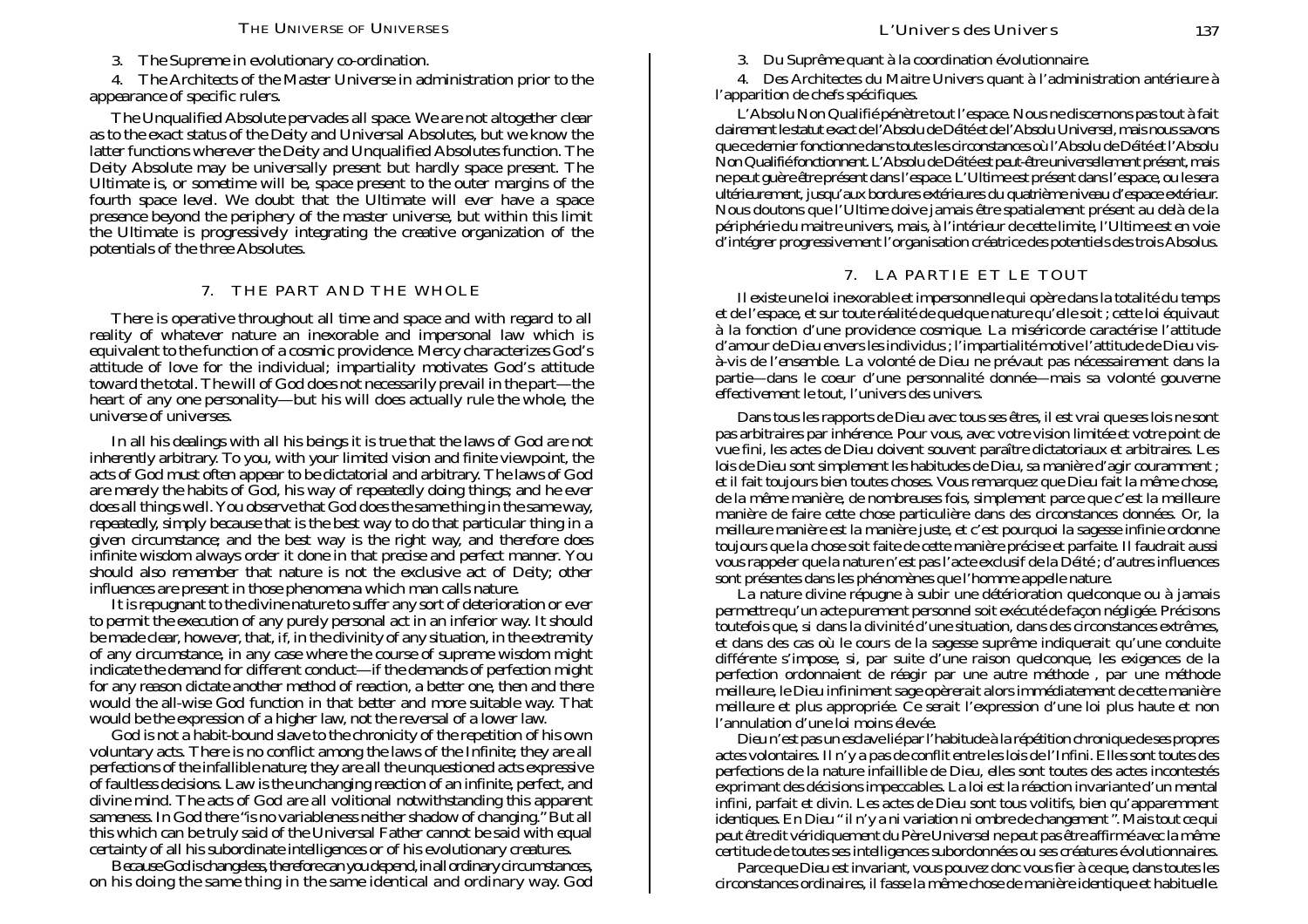is the assurance of stability for all created things and beings. He is God; therefore he changes not.

And all this steadfastness of conduct and uniformity of action is personal, conscious, and highly volitional, for the great God is not a helpless slave to his own perfection and infinity. God is not a self-acting automatic force; he is not a slavish law-bound power. God is neither a mathematical equation nor a chemical formula. He is a freewill and primal personality. He is the Universal Father, a being surcharged with personality and the universal fount of all creature personality.

The will of God does not uniformly prevail in the heart of the God-seeking material mortal, but if the time frame is enlarged beyond the moment to embrace the whole of the first life, then does God's will become increasingly discernible in the spirit fruits which are borne in the lives of the spirit-led children of God. And then, if human life is further enlarged to include the morontia experience, the divine will is observed to shine brighter and brighter in the spiritualizing acts of those creatures of time who have begun to taste the divine delights of experiencing the relationship of the personality of man with the personality of the Universal Father.

The Fatherhood of God and the brotherhood of man present the paradox of the part and the whole on the level of personality. God loves *each* individual as an individual child in the heavenly family. Yet God thus loves *every* individual; he is no respecter of persons, and the universality of his love brings into being a relationship of the whole, the universal brotherhood.

The love of the Father absolutely individualizes each personality as a unique child of the Universal Father, a child without duplicate in infinity, a will creature irreplaceable in all eternity. The Father's love glorifies each child of God, illuminating each member of the celestial family, sharply silhouetting the unique nature of each personal being against the impersonal levels that lie outside the fraternal circuit of the Father of all. The love of God strikingly portrays the transcendent value of each will creature, unmistakably reveals the high value which the Universal Father has placed upon each and every one of his children from the highest creator personality of Paradise status to the lowest personality of will dignity among the savage tribes of men in the dawn of the human species on some evolutionary world of time and space.

This very love of God for the individual brings into being the divine family of all individuals, the universal brotherhood of the freewill children of the Paradise Father. And this brotherhood, being universal, is a relationship of the whole. Brotherhood, when universal, discloses not the *each* relationship, but the *all* relationship. Brotherhood is a reality of the total and therefore discloses qualities of the whole in contradistinction to qualities of the part.

Brotherhood constitutes a fact of relationship between every personality in universal existence. No person can escape the benefits or the penalties that may come as a result of relationship to other persons. The part profits or suffers in measure with the whole. The good effort of each man benefits all men; the error or evil of each man augments the tribulation of all men. As moves the part, so moves the whole. As the progress of the whole, so the progress of the part. The relative velocities of part and whole determine whether the part is retarded by the inertia of the whole or is carried forward by the momentum of the cosmic brotherhood.

Dieu est l'assurance de la stabilité pour toutes les choses et tous les êtres créés. Il est Dieu, donc il ne change pas.

Toute cette constance de conduite et cette uniformité d'action sont personnelles, conscientes et hautement volitives, car le Très Haut Dieu n'est pas un esclave impuissant de sa propre perfection et de son infinité. Dieu n'est pas une force automatique agissant par elle-même ; il n'est pas un pouvoir servile lié par la loi. Dieu n'est ni une équation mathématique ni une formule chimique. Il est une personnalité primordiale et libre de sa volonté. Il est le Père Universel, un être surchargé de personnalité, et la source universelle de toute personnalité chez les créatures.

La volonté de Dieu ne prévaut pas uniformément dans le cœur des mortels matériels qui cherchent Dieu, mais, si l'on élargit le cadre du temps au delà de l'instant présent pour englober l'ensemble de la première vie, alors on peut de mieux en mieux discerner la volonté de Dieu dans les fruits spirituels issus de la vie des enfants de Dieu guidés par l'esprit. Et ensuite, si l'on amplifie encore davantage la vie humaine pour inclure l'expérience morontielle, on observe que la volonté divine brille de plus en plus lumineusement dans les actes spiritualisants des créatures du temps qui ont commencé à gouter les divines délices procurées par les relations de la personnalité de l'homme avec la personnalité du Père Universel.

La Paternité de Dieu et la fraternité des hommes offrent le paradoxe de la partie et du tout au niveau de la personnalité. Dieu aime *chaque* individu comme un enfant distinct dans la famille céleste. Cependant, Dieu aime ainsi *tous* les individus ; il ne fait pas acception de personnes, et l'universalité de son amour fait naître une relation d'ensemble, la fraternité universelle.

L'amour du Père individualise absolument chaque personnalité comme enfant unique du Père Universel, un enfant sans pareil dans l'infinité, une créature volitive irremplaçable dans toute l'éternité. L'amour du Père glorifie chaque enfant de Dieu, illuminant chaque membre de la famille céleste, faisant nettement ressortir la nature unique de chaque être personnel qui se détache sur les niveaux impersonnels situés en dehors du circuit fraternel du Père de tous. L'amour de Dieu dépeint d'une manière frappante la valeur transcendante de chaque créature douée de volonté, et révèle infailliblement la valeur élevée que le Père Universel attribue à chacun de ses enfants, depuis la plus haute personnalité créatrice de statut paradisiaque jusqu'à la personnalité la plus humble ayant dignité volitive parmi les tribus sauvages d'hommes à l'aurore de l'espèce humaine sur un monde évolutionnaire du temps et de l'espace.

Cet amour même de Dieu pour les individus fait naître la famille divine de tous les individus, la fraternité universelle des enfants du Père Paradisiaque doués de libre arbitre. Dès lors que cette fraternité est universelle, elle est une relation de l'ensemble. Lorsque la fraternité est universelle, elle révèle non pas les relations de *chacun* mais les relations de *tous.* La fraternité est une réalité d'ensemble et révèle en conséquence des qualités du tout en opposition avec les qualités de la partie.

La fraternité constitue une relation de fait entre toutes les personnalités dans l'existence universelle. Nulle personne ne saurait échapper aux bénéfices ni aux sanctions qui peuvent survenir comme résultat de relations avec d'autres personnes. La partie profite ou souffre en proportion du tout. Le bon effort de chaque homme profite à tous les hommes ; l'erreur ou le mal commis par chaque homme accroit les tribulations de tous les hommes. Comme la partie se meut, ainsi se meut le tout. Comme le tout progresse, ainsi progresse la partie. Les vitesses relatives de la partie et du tout déterminent si la partie est retardée par l'inertie du tout ou portée en avant par la force vive de la fraternité cosmique.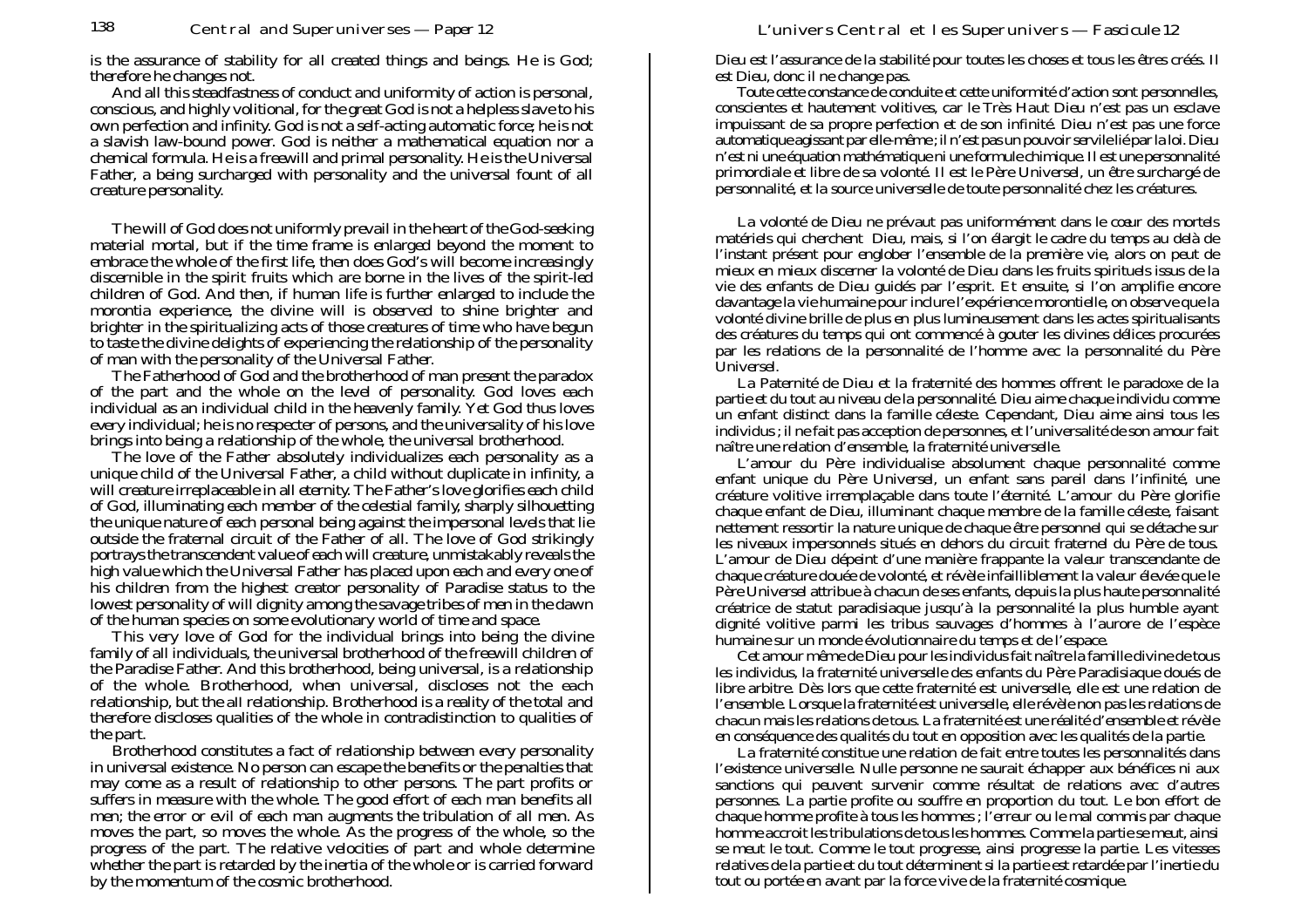It is a mystery that God is a highly personal self-conscious being with residential headquarters, and at the same time personally present in such a vast universe and personally in contact with such a well-nigh infinite number of beings. That such a phenomenon is a mystery beyond human comprehension should not in the least lessen your faith. Do not allow the magnitude of the infinity, the immensity of the eternity, and the grandeur and glory of the matchless character of God to overawe, stagger, or discourage you; for the Father is not very far from any one of you; he dwells within you, and in him do we all literally move, actually live, and veritably have our being.

Even though the Paradise Father functions through his divine creators and his creature children, he also enjoys the most intimate inner contact with you, so sublime, so highly personal, that it is even beyond my comprehension —that mysterious communion of the Father fragment with the human soul and with the mortal mind of its actual indwelling. Knowing what you do of these gifts of God, you therefore know that the Father is in intimate touch, not only with his divine associates, but also with his evolutionary mortal children of time. The Father indeed abides on Paradise, but his divine presence also dwells in the minds of men.

Even though the spirit of a Son be poured out upon all flesh, even though a Son once dwelt with you in the likeness of mortal flesh, even though the seraphim personally guard and guide you, how can any of these divine beings of the Second and Third Centers ever hope to come as near to you or to understand you as fully as the Father, who has given a part of himself to be in you, to be your real and divine, even your eternal, self?

#### 8. MATTER, MIND, AND SPIRIT

"God is spirit," but Paradise is not. The material universe is always the arena wherein take place all spiritual activities; spirit beings and spirit ascenders live and work on physical spheres of material reality.

The bestowal of cosmic force, the domain of cosmic gravity, is the function of the Isle of Paradise. All original force-energy proceeds from Paradise, and the matter for the making of untold universes now circulates throughout the master universe in the form of a supergravity presence which constitutes the force-charge of pervaded space.

Whatever the transformations of force in the outlying universes, having gone out from Paradise, it journeys on subject to the never-ending, everpresent, unfailing pull of the eternal Isle, obediently and inherently swinging on forever around the eternal space paths of the universes. Physical energy is the one reality which is true and steadfast in its obedience to universal law. Only in the realms of creature volition has there been deviation from the divine paths and the original plans. Power and energy are the universal evidences of the stability, constancy, and eternity of the central Isle of Paradise.

The bestowal of spirit and the spiritualization of personalities, the domain of spiritual gravity, is the realm of the Eternal Son. And this spirit gravity of the Son, ever drawing all spiritual realities to himself, is just as real and absolute as is the all-powerful material grasp of the Isle of Paradise. But material-minded man is naturally more familiar with the material manifestations of a physical

#### L'Univers des Univers 139

C'est un mystère que Dieu soit un être hautement personnel et conscient de soi, disposant d'un quartier général résidentiel, et qu'il soit en même temps personnellement présent dans un si vaste univers et personnellement en contact avec un nombre d'êtres à peu près infini. Le fait que ce phénomène soit un mystère inintelligible aux hommes ne devrait pas le moins du monde diminuer votre foi. Ne laissez ni la grandeur de l'infinité, ni l'immensité de l'éternité, ni la splendeur et la gloire du caractère incomparable de Dieu vous épouvanter, vous faire chanceler ou vous décourager, car le Père n'est très éloigné d'aucun de vous ; il habite en vous, et c'est littéralement en lui que nous avons tous le mouvement, la vie effective et l'être véritable.

Bien que le Père du Paradis agisse par ses divins créateurs et ses enfants créés, il jouit aussi du contact intérieur le plus intime avec vous, un contact tellement sublime et si hautement personnel qu'il dépasse même ma compréhension. Il s'agit de cette mystérieuse communion d'un fragment du Père avec l'âme humaine et le mental mortel où il habite effectivement. Sachant ce que vous savez de ces dons de Dieu, vous savez donc que le Père est en contact intime non seulement avec ses associés divins, mais aussi avec ses enfants du temps, les mortels évolutionnaires. En vérité, le Père demeure au Paradis, mais sa présence divine habite aussi le mental des hommes.

L'esprit d'un Fils a été répandu sur toute chair, un Fils a demeuré avec vous dans la similitude de la chair mortelle, les séraphins vous gardent et vous guident personnellement ; mais comment l'un de ces être divins du Second ou du Troisième Centre pourrait-il jamais espérer vous approcher d'aussi près ou vous comprendre aussi pleinement que le Père, qui a donné une partie de lui-même pour être en vous, pour être votre moi réel et divin, et même éternel ?

#### 8. MATIÈRE, MENTAL ET ESPRIT

" Dieu est Esprit ", mais le Paradis ne l'est pas. L'univers matériel est toujours le cadre où ont lieu toutes les activités spirituelles. Les êtres spirituels et les ascendeurs spirituels vivent et travaillent sur des sphères physiques de réalité matérielle.

Le don de la force cosmique, le domaine de la gravité cosmique, est la fonction de l'Ile du Paradis. Toute énergie-force originelle provient du Paradis, et la matière destinée à former d'innombrables univers circule présentement dans le maitre univers sous forme d'une présence de supergravité qui constitue la charge-force de l'espace pénétré.

Quelles que soient ses transformations dans les espaces extérieurs, une fois que la force est sortie du Paradis, elle continue son voyage en restant soumise à l'attraction sans fin, toujours présente et infaillible de l'Ile éternelle, et tourne indéfiniment avec obéissance et par inhérence le long des perpétuels sentiers d'espace des univers. L'énergie physique est l'unique réalité qui soit fidèle et constante dans sa soumission à la loi universelle. C'est seulement dans les domaines de la volition de la créature qu'il y a eu déviation des sentiers divins et des plans originels. Le pouvoir et l'énergie sont les preuves universelles que l'Ile centrale du Paradis est stable, constante et éternelle.

Le don de l'esprit et la spiritualisation des personnalités, domaine de la gravité spirituelle, sont le royaume du Fils Éternel. Et cette gravité d'esprit du Fils, attirant toujours vers lui toutes les réalités spirituelles, est tout aussi réelle et absolue que la toute-puissante emprise matérielle de l'Ile du Paradis. Mais l'homme au mental matériel est naturellement plus habitué aux manifestations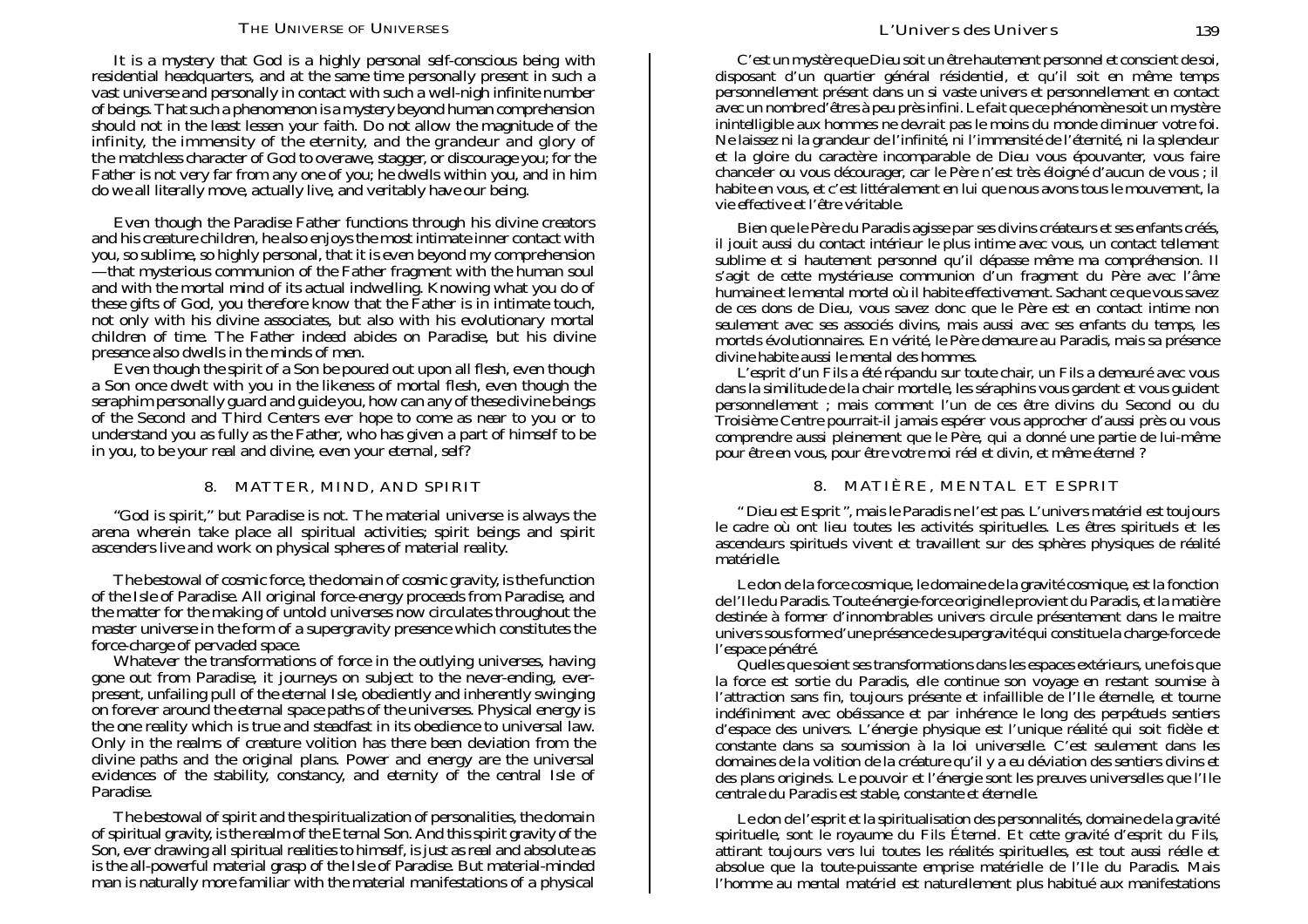nature than with the equally real and mighty operations of a spiritual nature which are discerned only by the spiritual insight of the soul.

As the mind of any personality in the universe becomes more spiritual— Godlike—it becomes less responsive to material gravity. Reality, measured by physical-gravity response, is the antithesis of reality as determined by quality of spirit content. Physical-gravity action is a quantitative determiner of nonspirit energy; spiritual-gravity action is the qualitative measure of the living energy of divinity.

What Paradise is to the physical creation, and what the Eternal Son is to the spiritual universe, the Conjoint Actor is to the realms of mind—the intelligent universe of material, morontial, and spiritual beings and personalities.

The Conjoint Actor reacts to both material and spiritual realities and therefore inherently becomes the universal minister to all intelligent beings, beings who may represent a union of both the material and spiritual phases of creation. The endowment of intelligence, the ministry to the material and the spiritual in the phenomenon of mind, is the exclusive domain of the Conjoint Actor, who thus becomes the partner of the spiritual mind, the essence of the morontia mind, and the substance of the material mind of the evolutionary creatures of time.

Mind is the technique whereby spirit realities become experiential to creature personalities. And in the last analysis the unifying possibilities of even human mind, the ability to co-ordinate things, ideas, and values, is supermaterial.

Though it is hardly possible for the mortal mind to comprehend the seven levels of relative cosmic reality, the human intellect should be able to grasp much of the meaning of three functioning levels of finite reality:

1. *Matter.* Organized energy which is subject to linear gravity except as it is modified by motion and conditioned by mind.

2. *Mind.* Organized consciousness which is not wholly subject to material gravity, and which becomes truly liberated when modified by spirit.

3. *Spirit.* The highest personal reality. True spirit is not subject to physical gravity but eventually becomes the motivating influence of all evolving energy systems of personality dignity.

The goal of existence of all personalities is spirit; material manifestations are relative, and the cosmic mind intervenes between these universal opposites. The bestowal of mind and the ministration of spirit are the work of the associate persons of Deity, the Infinite Spirit and the Eternal Son. Total Deity reality is not mind but spirit-mind—mind-spirit unified by personality. Nevertheless the absolutes of both the spirit and the thing converge in the person of the Universal Father.

On Paradise the three energies, physical, mindal, and spiritual, are coordinate. In the evolutionary cosmos energy-matter is dominant except in personality, where spirit, through the mediation of mind, is striving for the mastery. Spirit is the fundamental reality of the personality experience of all creatures because God is spirit. Spirit is unchanging, and therefore, in all personality relations, it transcends both mind and matter, which are experiential variables of progressive attainment.

In cosmic evolution matter becomes a philosophic shadow cast by mind in the presence of spirit luminosity of divine enlightenment, but this does not invalidate matérielles de nature physique qu'aux opérations tout aussi réelles et puissantes

de nature spirituelle, que la clairvoyance spirituelle de l'âme est seule à discerner. À mesure que le mental d'une personnalité de l'univers devient plus spirituel —plus semblable à Dieu—il répond moins à la gravité matérielle. La réalité mesurée par sa réponse à la gravité physique est l'antithèse de la réalité déterminée par la qualité de son contenu spirituel. L'action de la gravité physique détermine quantitativement l'énergie non spirituelle ; l'action de la gravité spirituelle mesure qualitativement l'énergie vivante de la divinité.

Ce qu'est le Paradis pour la création physique, et ce qu'est le Fils Éternel pour l'univers spirituel, l'Acteur Conjoint l'est pour les domaines du mental—l'univers intelligent des êtres et des personnalités matériels, morontiels et spirituels.

L'Acteur Conjoint réagit à la fois aux réalités matérielles et spirituelles, et devient donc par inhérence le ministre universel pour tous les êtres intelligents, ceux-ci pouvant représenter une union des phases matérielle et spirituelle de la création. Le don de l'intelligence, le ministère apporté au matériel et au spirituel dans le phénomène du mental, est le domaine exclusif de l'Acteur Conjoint, qui devient ainsi le partenaire du mental spirituel, l'essence du mental morontiel et la substance du mental matériel des créatures évolutionnaires du temps.

Le mental est la technique par laquelle les réalités d'esprit deviennent des réalités d'expérience pour les personnalités créées. Et, en dernière analyse, les possibilités unificatrices du mental humain même, l'aptitude à coordonner les choses, les idées et les valeurs, sont supramatérielles.

Bien qu'il soit à peine possible au mental mortel de comprendre les sept niveaux de réalité cosmique relative, l'intellect humain devrait pouvoir saisir en grande partie ce que signifient les trois niveaux fonctionnels de la réalité finie :

1. *La Matière.* Énergie organisée sujette à la gravité linéaire, sauf quand elle est modifiée par le mouvement et conditionnée par le mental.

2. *Le Mental*. Conscience organisée qui n'est pas entièrement soumise à la gravité physique et qui devient vraiment libre lorsqu'elle est modifiée par l'esprit.

3. *L'Esprit*. La plus haute réalité personnelle. Le véritable esprit n'est pas sujet à la gravité matérielle, mais devient finalement l'influence motivante de tous les systèmes évoluants d'énergie qui possèdent la dignité de la personnalité.

Le but d'existence de toutes les personnalités est l'esprit ; les manifestations matérielles sont relatives, et le mental cosmique intervient entre ces opposés universels. Le don du mental et le ministère de l'esprit sont l'oeuvre des personnes associées de la Déité, l'Esprit Infini et le Fils Éternel. La réalité de Déité totale n'est pas le mental, mais le mental-esprit—esprit-mental unifiés par la personnalité. Néanmoins, les absolus de l'esprit et de la chose convergent tous deux en la personne du Père Universel.

Au Paradis, les trois énergies physique, mentale et spirituelle sont coordonnées. Dans le cosmos évolutionnaire, l'énergie-matière domine, sauf dans le cas de la personnalité où l'esprit lutte pour la maitrise grâce à la médiation du mental. L'esprit est la réalité fondamentale de l'expérience de personnalité de toutes les créatures, parce que Dieu est esprit. L'esprit est invariant et, en conséquence, dans toutes les relations personnelles, il transcende à la fois le mental et la matière, qui sont des variables expérientielles d'aboutissement progressif.

Dans l'évolution cosmique, la matière devient une ombre philosophique projetée par le mental en présence de la luminosité spirituelle de l'illumination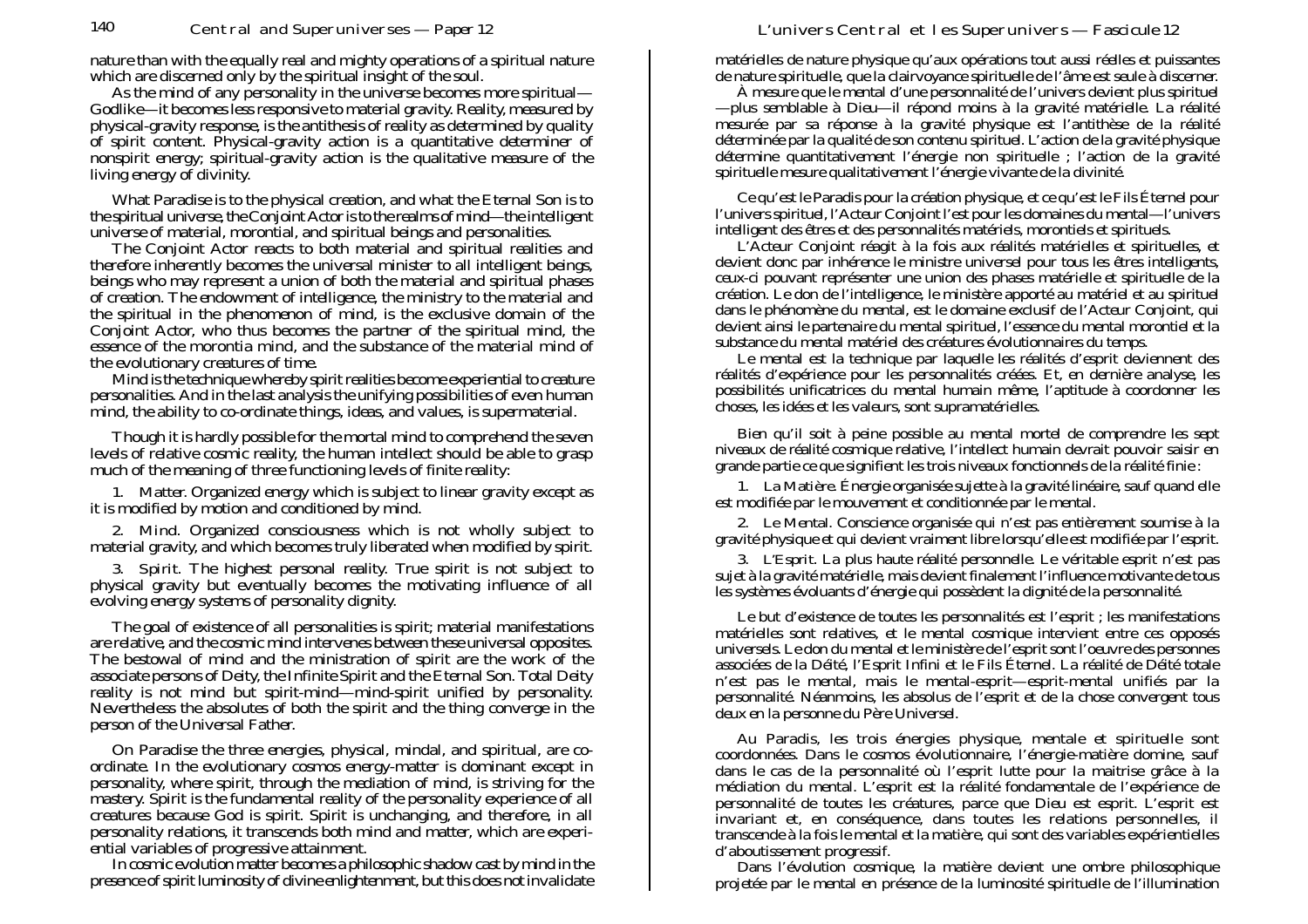the reality of matter-energy. Mind, matter, and spirit are equally real, but they are not of equal value to personality in the attainment of divinity. Conscious-<br>ness of divinity is a progressive spiritual experience.

The brighter the shining of the spiritual zed personality (the Father in the universe, the fragment of potential spirit personality in the individual creature), the greater the shadow cast by the intervening mind upon its material investment. In time, man's body is just as real as mind or spirit, but in death, both mind (identity) and spirit survive while the body does not. A cosmic reality can be nonexistent in personality experience. And so your Greek figure of speech—the material as the shadow of the more real spirit substance—does have a philosophic significance.

#### 9. PERSONAL REALITIES

Spirit is the basic personal reality in the universes, and personality is basic to all progressing experience with spiritual reality. Every phase of personality experience on every successive level of universe progression swarms with clues to the discovery of alluring personal realities. Man's true destiny consists in the creation of new and spirit goals and then in responding to the cosmic allurements of such supernal goals of nonmaterial value.

Love is the secret of beneficial association between personalities. You cannot really know a person as the result of a single contact. You cannot appreciatingly know music through mathematical deduction, even though music is a form of mathematical rhythm. The number assigned to a telephone subscriber does not in any manner identify the personality of that subscriber or signify anything concerning his character.

Mathematics, material science, is indispensable to the intelligent discussion of the material aspects of the universe, but such knowledge is not necessarily a part of the higher realization of truth or of the personal appreciation of spiritual realities. Not only in the realms of life but even in the world of physical energy, the sum of two or more things is very often something *more* than, or something *different* from, the predictable additive consequences of such unions. The entire science of mathematics, the whole domain of philosophy, the highest physics or chemistry, could not predict or know that the union of two gaseous hydrogen atoms with one gaseous oxygen atom would result in a new and qualitatively superadditive substance—liquid water. The understanding knowledge of this one physiochemical phenomenon should have prevented the development of materialistic philosophy and mechanistic cosmology.

Technical analysis does not reveal what a person or a thing can do. For example: Water is used effectively to extinguish fire. That water will put out fire is a fact of everyday experience, but no analysis of water could ever be made to disclose such a property. Analysis determines that water is composed of hydrogen and oxygen; a further study of these elements discloses that oxygen is the real supporter of combustion and that hydrogen will itself freely burn.

Your religion is becoming real because it is emerging from the slavery of fear and the bondage of superstition. Your philosophy struggles for emancipation from dogma and tradition. Your science is engaged in the agelong contest between truth and error while it fights for deliverance from the bondage of abstraction, the slavery of mathematics, and the relative blindness of mechanistic materialism.

divine, mais cela n'invalide pas la réalité de l'énergie-matière. Le mental, la matière et l'esprit sont également réels, mais n'ont pas une valeur égale pour la personnalité cherchant à atteindre la divinité. La conscience de la divinité est une expérience spirituelle progressive.

Plus la personnalité spiritualisée brille (le Père dans l'univers, le fragment de personnalité spirituelle potentielle dans la créature individuelle), plus grande est l'ombre projetée par le mental intermédiaire sur son revêtement matériel. Dans le temps, le corps des hommes est tout aussi réel que leur mental ou leur esprit, mais, lors de la mort, le mental (l'identité) et l'esprit survivent, tandis que le corps ne survit pas. Une réalité cosmique peut ne pas exister dans l'expérience d'une personnalité. C'est pourquoi votre figure de rhétorique grecque—la matière est l'ombre de la substance spirituelle plus réelle—possède bien une signification philosophique.

#### 9. RÉALITÉS PERSONNELLES

L'esprit est la réalité personnelle fondamentale dans les univers, et la personnalité est fondamentale pour toute expérience progressive avec la réalité spirituelle. Toutes les phases d'expérience de la personnalité sur tous les niveaux successifs de progression universelle fourmillent d'indices conduisant à la découverte de réalités personnelles attirantes. La véritable destinée des hommes consiste à créer des buts nouveaux et spirituels, puis à répondre aux attraits cosmiques de ces buts célestes de valeur non matérielle.

L'amour est le secret des associations profitables entre personnalités. Un seul contact ne suffit pas pour connaître réellement une personne. On ne peut pas apprécier la musique par des déductions mathématiques, bien que la musique soit une forme de rythme mathématique. Le numéro affecté à un abonné au téléphone n'identifie en aucune manière la personnalité de cet abonné et ne donne aucune indication sur son caractère.

Les mathématiques, la science matérielle, sont indispensables pour discuter intelligemment des aspects matériels de l'univers, mais leur connaissance ne fait pas nécessairement partie d'une réalisation plus élevée de la vérité ou de l'appréciation personnelle des réalités spirituelles. Non seulement dans les royaumes de la vie, mais aussi dans le monde de l'énergie physique, la somme de deux ou plusieurs facteurs représente très souvent quelque chose *de plus* que la somme des conséquences prévisibles de cette combinaison, ou quelque chose de *différent*. La science entière des mathématiques, le domaine total de la philosophie, la physique et la chimie les plus avancées ne pouvaient ni prédire ni savoir que l'union de deux atomes gazeux d'hydrogène avec un atome gazeux d'oxygène produiraient une substance nouvelle et qualitativement surajoutée—l'eau liquide. À elle seule, la constatation de ce phénomène physicochimique aurait dû empêcher le développement de la philosophie matérialiste et de la cosmologie mécanique.

L'analyse technique ne révèle pas ce qu'une personne ou une chose peuvent faire. Par exemple, on emploie efficacement l'eau pour éteindre le feu. Que l'eau éteigne le feu, c'est un fait d'expérience quotidienne, mais cette propriété de l'eau n'aurait jamais pu être révélée par analyse. L'analyse détermine que l'eau est composée d'hydrogène et d'oxygène ; une étude plus approfondie de ces éléments montre que l'oxygène est le support réel de la combustion et que l'hydrogène brule librement par lui-même.

Votre religion devient réelle parce qu'elle émerge de l'esclavage de la peur et de l'asservissement des superstitions. Votre philosophie lutte pour s'émanciper des dogmes et de la tradition. Votre science s'est engagée dans le combat millénaire entre la vérité et l'erreur en luttant pour délivrer l'homme des liens de l'abstraction, de l'esclavage des mathématiques et de l'aveuglement relatif du matérialisme mécaniste.